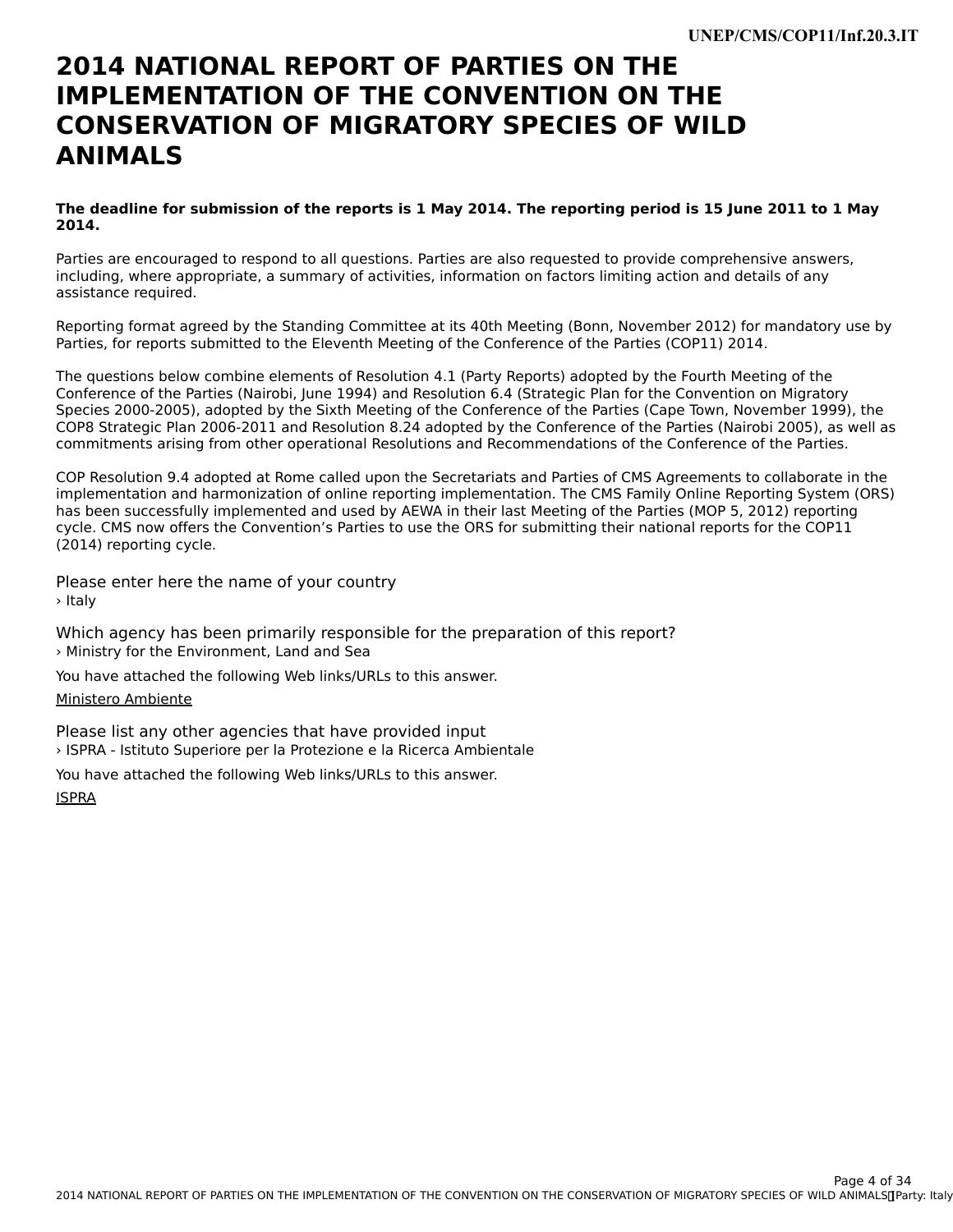## **I(a). General Information**

Please enter the required information in the table below:

### **Party**

Date of entry into force of the Convention in your country› 1 November 1982> 1 November 1982

Period covered› 2011-2013

Territories to which the Convention applies › Italy

### **Designated National Focal Point**

Full name of the institution r an narne or the mstitution<br>> General Directorate for Nature and Sea Protection (Division II - Biodiversity) – Ministry of Environment, Land and Sea (MATTM)

Name and title of designated Focal Point › Mr. Felice Cappelluti

Mailing address › via Cristoforo Colombo 44, 00147 Roma

Telephone › +39 06 57223416

E-mail› cappelluti.felice@minambiente.it

## **Appointment to the Scientific Council**

Full name of the institution › Istituto Superiore per la Protezione e la Ricerca Ambientale (ISPRA)

Name and title of contact officer› Dr. Fernando Spina

Mailing address › Via Ca' Fornacetta 9 40064 Ozzano Emilia (BO)

Telephone › +39 051 6512111

Fax $\times$  +39 051 796628

E-mail› fernando.spina@isprambiente.it

#### **Submission**

## **Name and Signature of officer responsible for submitting national report**

Name: › Dr. Felice Cappelluti

Address:› Ministry of Environment, Land and Sea Via Cristoforo Colombo 44 – 00147 Roma

Tel.: $+39.06.57223416$ 

E-mail: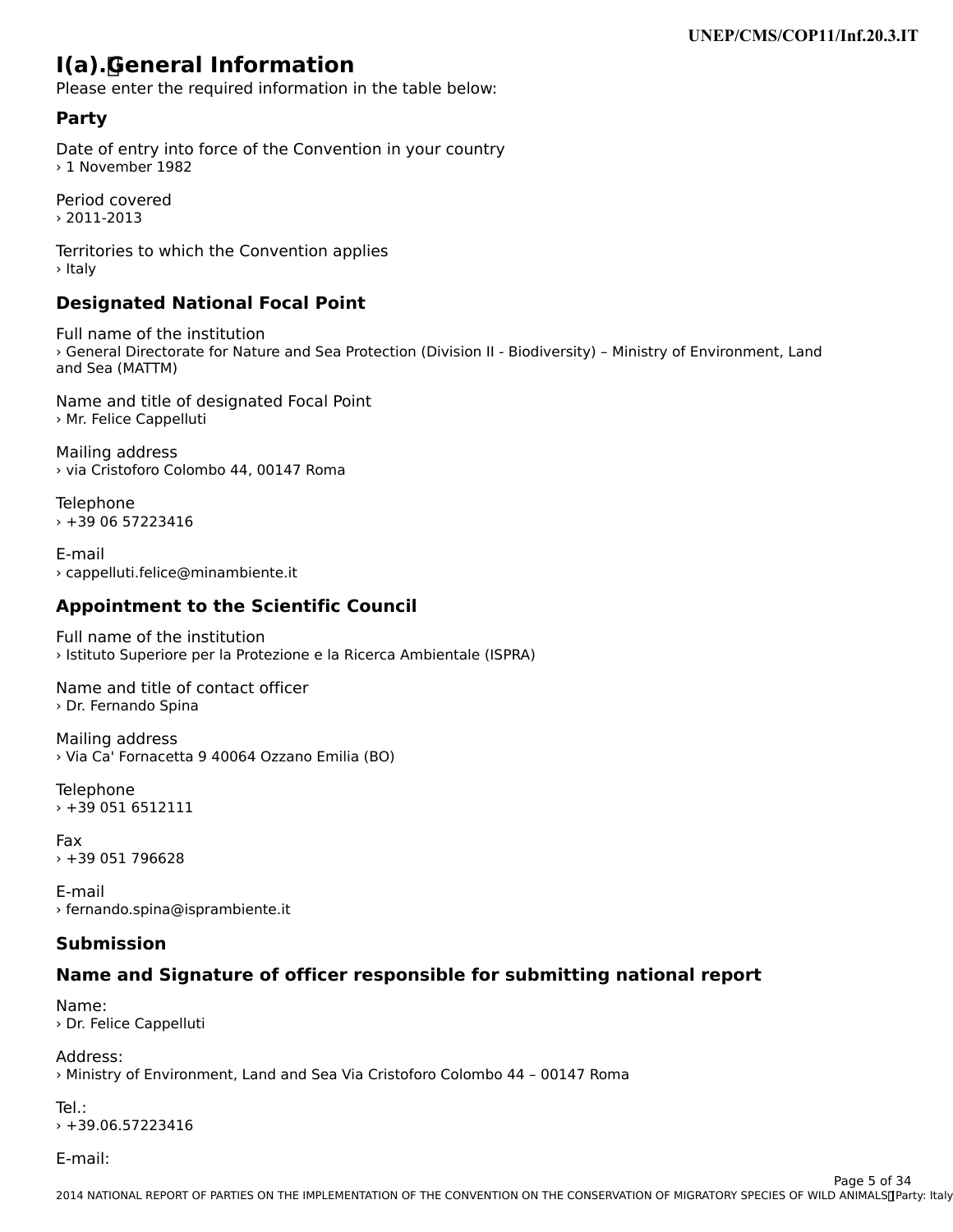› cappelluti.felice@minambiente.it

### **Implementation**

Competent Authority: › Ministry of Environment, Land and Sea ,Via Cristoforo Colombo 44 – 00147 Roma

Relevant implemented legislation: › L. 25.1.1983 n.42 (ratification of Bonn Convention);

Other relevant Conventions/ Agreements (apart from CMS) to which your country is a Party: › CBD Convention, Berna Convention, Ramsar Convention, Barcelona Convention, Alps Convention, Bird Directive (EU), Habitats Directive (EU)

National policy instruments (e.g. national biodiversity conservation strategy, etc.):› L. 19.12.1975 n.874 (ratification of Washington Convention); DPR 13.3.1976 n.448 and DPR 11.2.1987 n. 184 (ratification of Ramsar Convention); L. 5.8.1981 n.503 (ratification of Berna Convention); L. 5.8.1981 n.503 (ratification of Berna Convention);<br>L. 31.12.1982 n.979 (protection of marine environments); L. 25.1.1983 n.42 (ratification of Bonn Convention); L. 25.1.1985 11.42 (fathioation of Domit Convention);<br>L. 35.0.1099 n.391 (fishing and protected species); L. 25.8.1988 n.381 (fishing and protected species); L. 6.12.1991 n.394 (protected areas); L.150/92 (Implementaton of CITES)L. 11.2.1992 n.157 + subseq. modifications (protection of wild fauna and hunting regulation); L. 14.2.1994 n.124 (CBD ratification); DPR 8.9.1997 n.357 (92/43/CEE ratification); L. 9.12.1998 n.426 (environmental protection); L. 27.5.1999 n.175 (ratification of Barcelona Convention); L. 14.10.1999 n.403 (Alps protection) ; D.M. 3.4.2000 (SPA and pCIS designation)D.M. 3.4.2000 (SPA and pCIS designation) D.M. 17.10.2007 Criteria to establish conservation measures related to SPA (Special Protected Area)

#### **CMS Agreements/MoU**

#### **Please indicate whether your country is part of the following Agreements/MoU. If so, please indicate the competent national institution**

#### **Wadden Sea Seals (1991)**

**Wadden Sea Seals (1991)** waaach Sca Sc<br>**☑ Non Range State** 

#### **EUROBATS (1994)**

#### **EUROBATS (1994)**☑ Party

#### **Appointed member of the Advisory Committee**

Name› Dr. Danilo Russo

#### Address

Address<br>> Università di Napoli, Federico II- Facoltà di Agraria, Dipartimento Ar. Bo. Pa. Ve. Lab. Ecologia Applicata Via Università 100, 80055 Portici- Napoli ITALY

Tel› + 39 081 77 54 850

E-mail› danrusso@unina.it

#### **Administrative Focal Point**

Name› Mr. Felice Cappelluti

#### Address

2014 NATIONAL REPORT OF PARTIES ON THE IMPLEMENTATION OF THE CONVENTION OF THE CONSERVATION OF MIGRATORY SPECIES OF WILD ANIMALS INCLUDENT Page 6 of 34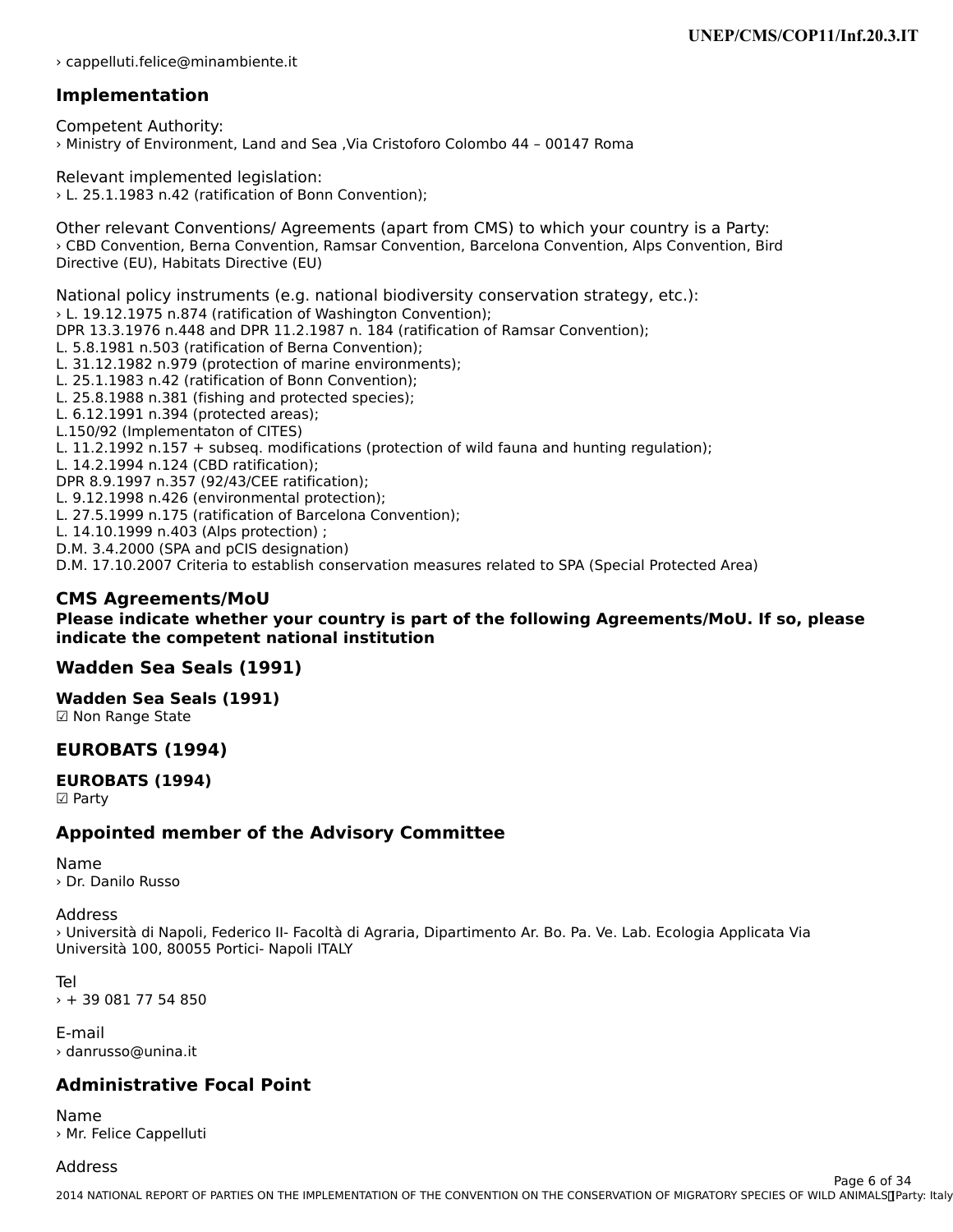› Ministry of Environment, Land and Sea Protection ,Via Cristoforo Colombo 44 – 00147 Roma

Tel

› +39-0657223416

E-mail › cappelluti.felice@minambiente.it

#### **ASCOBANS (1994)**

**ASCOBANS (1994)** ☑ Non Range State

#### **AEWA (1999)**

**AEWA (1999)** ———————————————————<br>☑ Party

#### **National Focal Point**

Name› Mr. Felice Cappelluti

#### Address

› Ministry of Environment, Land and Sea Protection - Via Cristoforo Colombo 44 – 00147 Roma

Tel› +39 06 5722 3416

E-mail › cappelluti.felice@minambiente.it

### **Appointed member of the Technical Committee**

Name› Mr. Lorenzo Serra

Address› Istituto Superiore per la Protezione e la Ricerca Ambientale (ISPRA) Via Ca' Fornacetta 9 40064 Ozzano Emilia (BO)

Tel $+39.0516512111$ 

E-mail › lorenzo.serra@isprambiente.it

### **ACAP (2001)**

**ACAP (2001)** ☑ Non Range State

### **Gorilla Agreement (2008)**

**Gorilla Agreement (2008)** ☑ Non Range State

### **ACCOBAMS (2001)**

**ACCOBAMS (2001)** ☑ Party

#### **National Focal Point**

Name› Dr. Oliviero Montanaro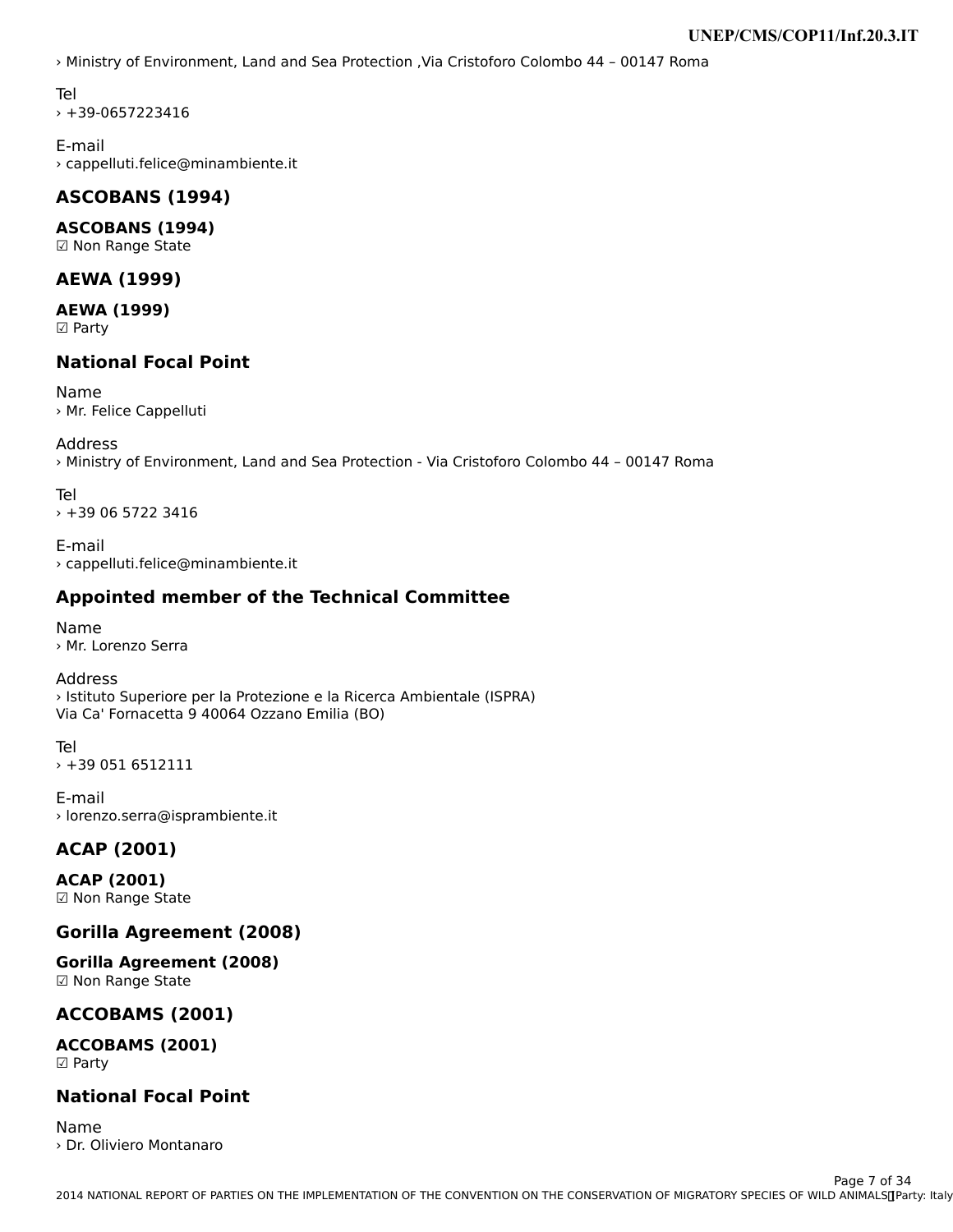#### Address

› Directorate-General for Nature and Sea Protection (Division VI) – Ministry of Environment, Land and SeaProtection – Via Cristoforo Colombo 44 - 00147 Roma - Italy

Tel› +39 06 5722 3441

E-mail› montanaro.oliviero@minambiente.it

## **Slender-billed Curlew MoU (1994)**

Slender-billed Curlew MoU (1994) **□ Signatory** 

#### **Competent authority**

Name› Directorate-General for Nature and Sea Protection – Ministry of Environment, Land and Sea Protection

Address› Via Cristoforo Colombo 44 - 00147 Roma - Italy

E-mail› cappelluti.felice@minambiente.it

### **Contact point**

Name› Not yet appointed. In the meanwhile the CMS FP acts as MoU's CP.

E-mail › cappelluti.felice@minambiente.it

## **Birds of Prey (Raptors) MoU (2008)**

Birds of Prey (Raptors) MoU (2008)Dirus Urine<br>⊡ Cianatory **□ Signatory** 

#### **Competent authority**

Name› Directorate-General for Nature and Sea Protection (Division VI) – Ministry of Environment, Land and SeaProtection

E-mail› cappelluti.felice@minambiente.it

## **Contact point**

Name› Mr. Alessandro Andreotti

Address › Istituto superiore per la Protezione e la Ricerca Ambientale

E-mail› alessandro.andreotti@isprambiente.it

## **Sharks MoU (2010)**

Sharks MoU (2010)  $\boxdot$  Signatory

## **Competent authority**

Name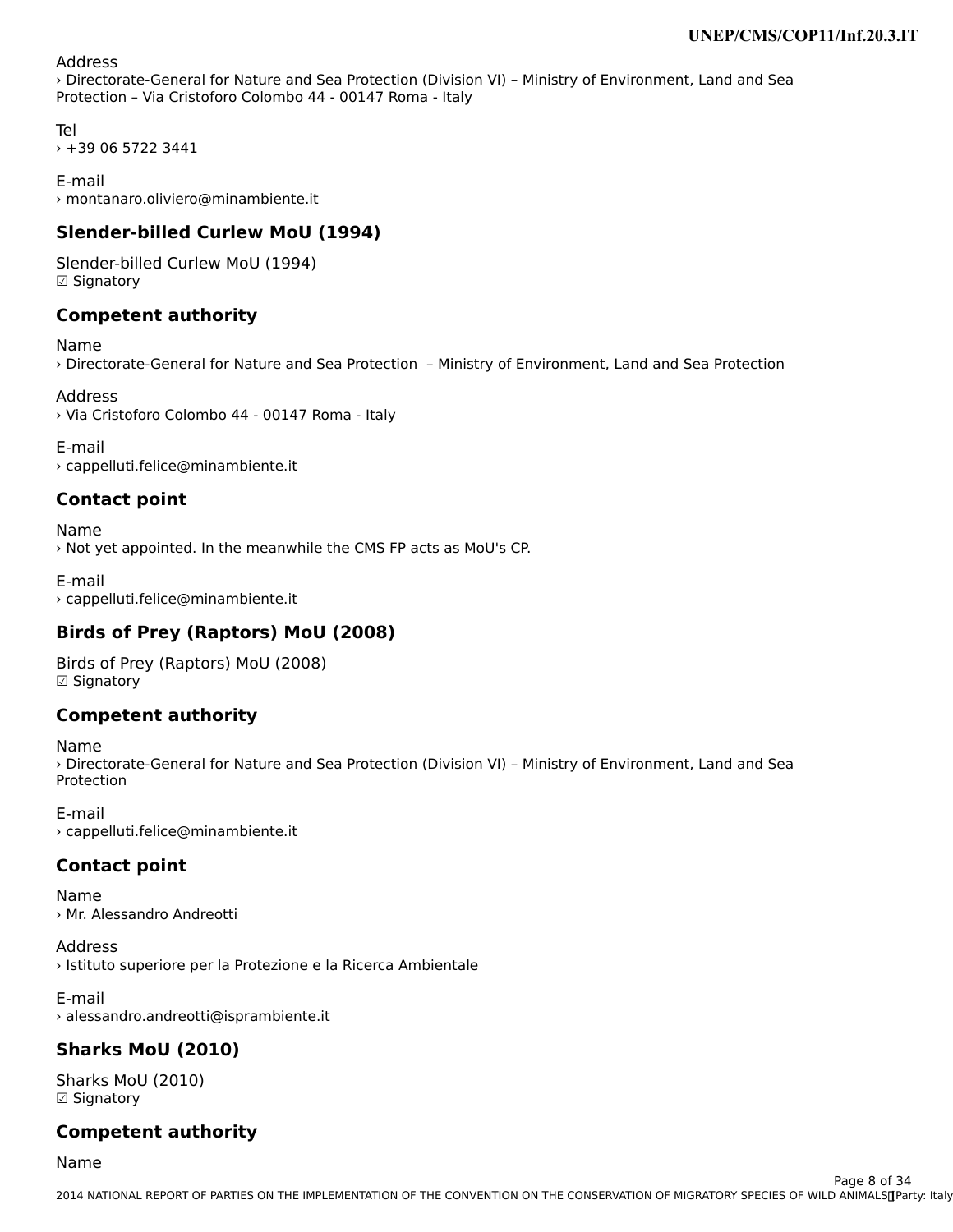› Ministry of the Environment, Land and Sea Protection - Directorate-general for Nature and Sea Protection

#### Address

› Via Cristoforo Colombo 44 - 00147 Rome

E-mail› cappelluti.felice@minambiente.it

#### **Contact point**

Name› Not yet appointed. In the meanwhile the CMS FP acts as MoU's CP.

E-mail› cappelluti.felice@minambiente.it

### **Involvement of other government departments/NGOs/private sector**

1. Which other government departments are involved in activities/initiatives for the conservation of 1. Which other government departments are inv<br>migratory species in your country? (Please list.) › ISPRA - Istituto Superiore per la Protezione e la Ricerca Ambientale CFS (Corpo Forestale dello Stato – National Forestry Corp)

2. If more than one government department is involved, describe the interaction/relationship between these government departments:

ISPRA is responsible for technical and scientific advice to Ministry. CFS is the enforcing body and also managing authority of some protected areas in which conservation activities are carried out.

3. Has a national liaison system or committee been established in your country? ☑ Yes

4. List the main non-governmental organizations actively involved in activities/initiatives for the conservation of migratory species in your country, and describe their involvement: › LIPU (Lega Italiana Protezione Uccelli - Italian Society for the Protection of Birds, BirdLife Italy). It is a nonprofit organization for the protection of birds and of their habitats, for the education of young people and for public awareness; Italian partner of Birdlife International.

WWF Italia is a charity and non Governmental Organization (NGO). It addresses global threats to people and nature such as climate change, threats to endangered species and habitats and unsustainable use of natural riature suc<br>resources.

Legambiente (League for the Environment) is a widespread environmental organization in Italy, with 20Regional branches and over 115,000 members. It is acknowledged as "association of environmental interest"Regional branches and over 115,00<br>by the Ministry of the Environment.

Centro Studi Cetacei is a non-profit organization for the study of marine mammals and reptiles.

CTS (Centro Turistico Studentesco) is a non-profit organization for environmental protection and for the promotion of sustainable values, particularly for schools and tourism.

Marevivo is a non-profit organization for the protection of the marine environment.

Tethys Research Institute is a private non-profit organization for the study and conservation of the marine environment, specialised in cetacean research.

GIRC (Gruppo Italiano Ricerca Chirotteri): founded by bat specialists, it aims at encouraging and coordinating<br>studies and conservation actions on Italian bats.

4a. Please provide detail on any devolved government/overseas territory authorities involved. › Not relevant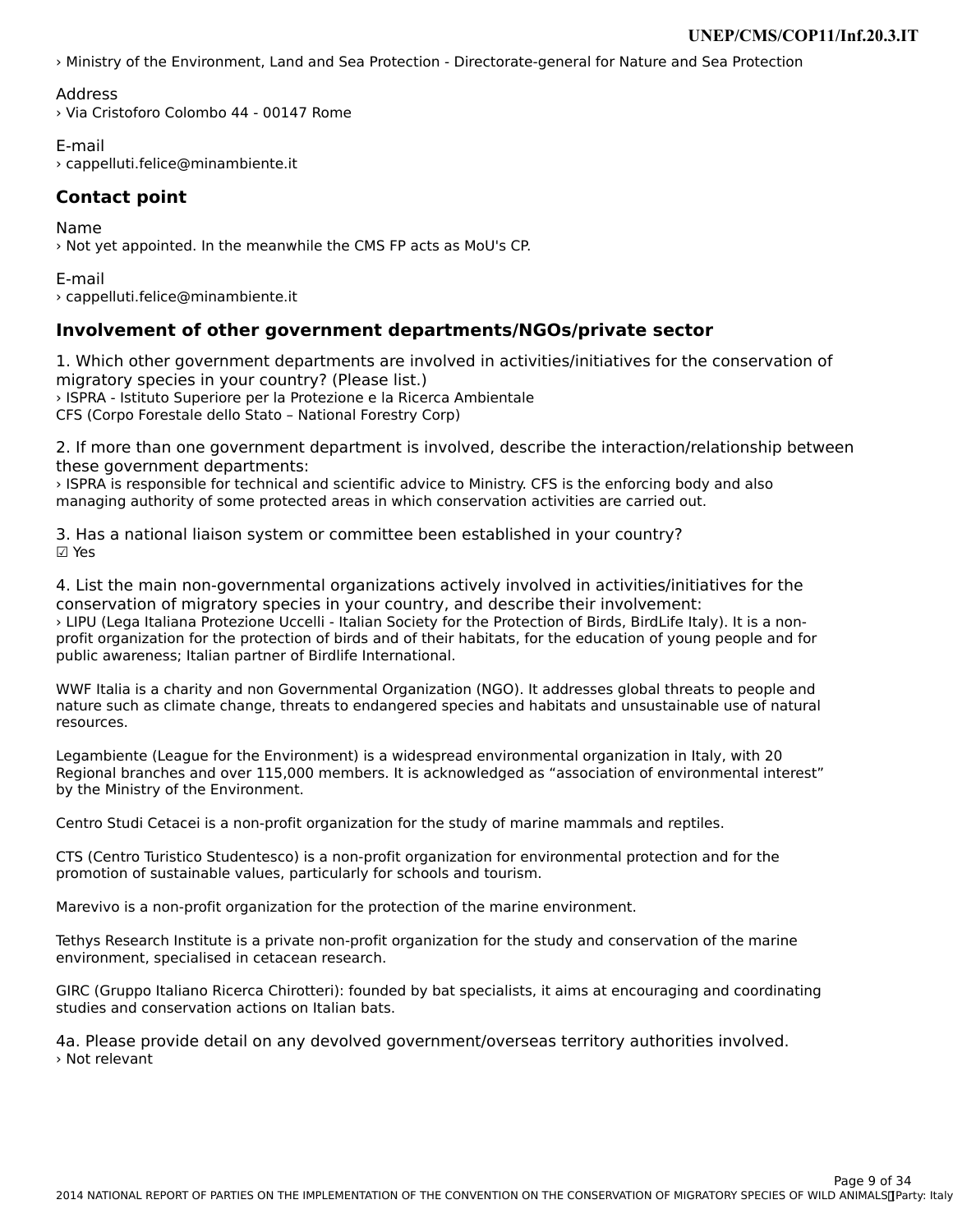# **I(b). Information about involved Authorities**

Identify the ministry, agency/department or organization that is responsible for leading actions relating to Appendix I species

1- Birds › Ministry of the Environment, Land and Sea Protection

2- Aquatic Mammals › Ministry of the Environment, Land and Sea Protection

3- Reptiles › Ministry of the Environment, Land and Sea Protection

#### 4- Terrestrial Mammals

› Ministry of the Environment, Land and Sea Protection

5- Fish

› Ministry of the Environment, Land and Sea Protection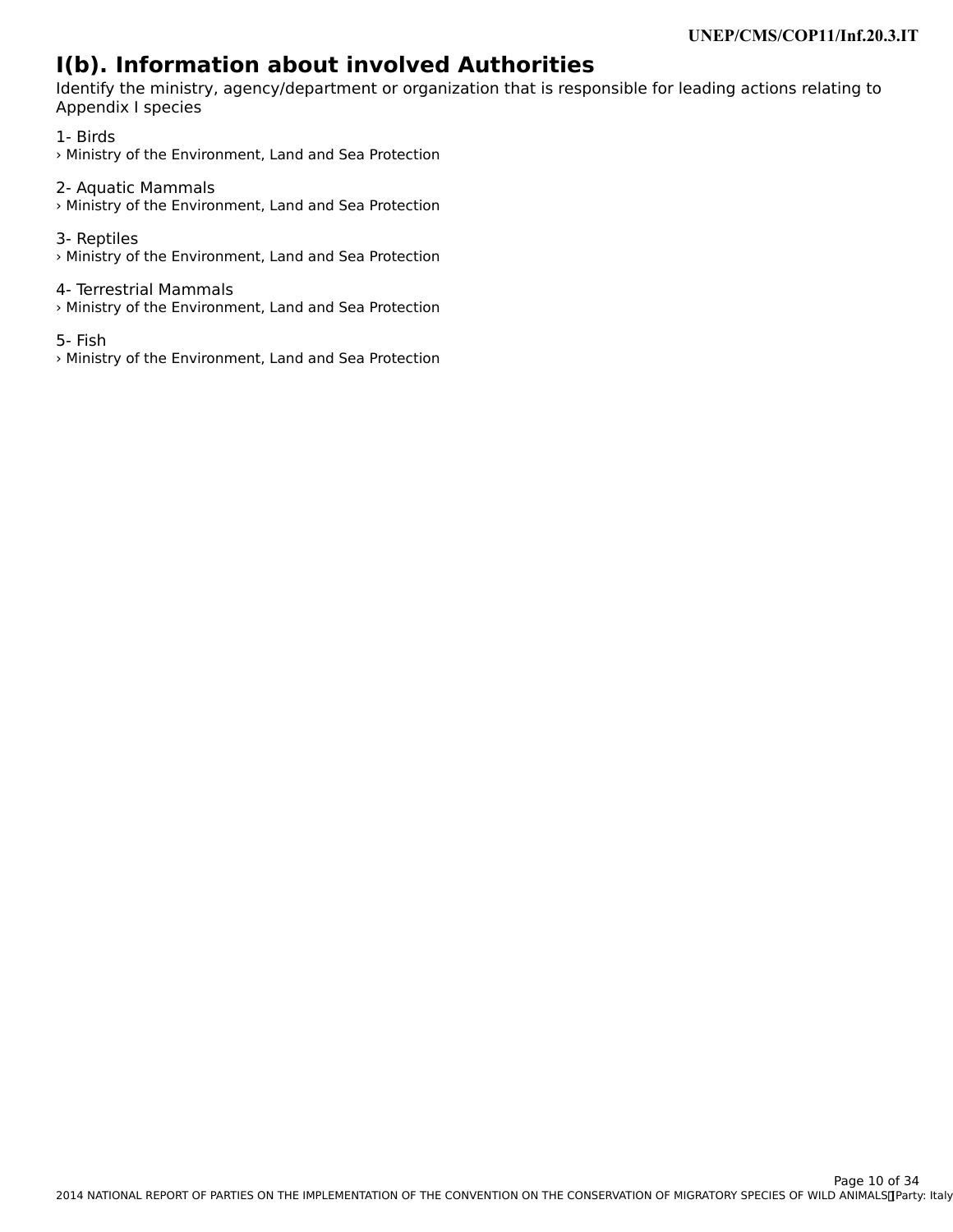# **II. Appendix I species**

#### **1. BIRDS**

### **1.1 General questions on Appendix I bird species**

1. Is the taking of all Appendix I bird species prohibited by the national implementing legislation cited in Table I(a) (General Information)? ☑ Yes

1a. If the taking of Appendix I bird species is prohibited by law, have any exceptions been granted to the prohibition?prohibition?<br>☑ No

2. Identify any obstacles to migration that exist in relation to Appendix I bird species:

- ☑ By-catch
- ⊠ By-caten<br>☑ Electrocution
- ⊠ Electrocution<br>☑ Habitat destruction
- ☑ Wind turbines
- ☑ Other (please provide details):

› Habitat loss, unsuitable environmental conditions in stopover sites, illegal taking, disturbance due to direct/indirect human activities, killing of "look alike species" (especially for Ferruginous Duck and Marbled an ecomunect numan activities, kining or nook alike species ()<br>Teal), predation by alien species, bycatch from fishing devices.

#### 2a. What actions are being undertaken to overcome these obstacles?

› The network of protected areas provides important opportunities for staging migrants safe from humanrelated threats. Critical sites like small islands in the Mediterranean and high passes across the Alps have related threats. Critical sites like sinali islands in the Mediterranean and high passes across the Alps have<br>been identified as important bottleneck sites for migrants through regular monitoring based on coordinated been identified as important bottleneck sites for migrants through regular monitoring based on coordin<br>ringing projects. Further efforts have been made for habitat restoration in crucial areas for staging and miging projects. Further enorts nave been made for nabitat restoration in crucial areas for staging and<br>wintering migrants like the network of wetlands in southern Sicily. Rat eradication has been successfully whitering migrants like the network of wedands in southern sichy. Nat eradication has been successfully<br>carried out on over ten Italian islands based on traditional techniques and aerial treatments. These actions, carried out on over ten italian islands based on traditional techniques and aerial treatments. These actions,<br>that are presently being undertaken according to a priority approach, are aimed at increasing the breeding that are presently being undertaken according to a priority approach, are almed at increasing the breeding<br>success of seabirds (notably shearwaters and Audouin"s Gull Larus audouinii) and have already achieved important results such as the recovery of productivity in functionally extinct shearwater colonies. Treated islands are in the Tuscan Archipelago (National Park), Circeo National Park and Sardinian MPAs. The national population of Audouin"s Gull, a mobile breeder, is regularly monitored and appropriate conservation actions population of Audouin"s Gull, a mobile breeder, is regularly monitored and appropriate conservation actions are taken every year as soon as the colony location has been determined. Anti-poaching activities are carried are taken every year as soon as the colony location has been determined. And-poaching activities are<br>out by the National Forestry Corps, with the support of some NGOs, at key-sites mass illegal killings of migrating songbirds and raptors (e.g. Straits of Messina, South-western Sardinia, Pontian Archipelago, Central nnyra<br>Alps).

2b. Please report on the progress / success of the actions taken.

› Rat eradication is currently on-going in the largest island so far treated in the Mediterranean (Montecristoisland). The above mentioned anti-poaching activities have led to most significant reduction of illegal killing.

2c. What assistance, if any, does your country require in order to overcome these obstacles? › General guidelines provided by CMS are valuable instruments to support on the assessment of potential impacts of human infrastructures (e.g. wind turbines) on migratory birds, including standardised protocols for data collection (e.g. field methods, radar studies), as well as evaluation models on critical levels of impact. In 2008, the Italian Ministry of Environment, in collaboration with ISPRA, published the "Guidelines for Mitigation of Impact of Power Lines on Birds"(by Andrea Pirovano and Roberto Cocchi). These Guidelines provide or impact or nower lines on birds (by Andrea movano and Roberto Coccin). These Guidelines provide<br>technical protocols useful to make mitigation actions and suggest practical solutions to reduce power lines mortality risk. In particular, useful tools for mitigating collisions and electrocution risk in operation lines (safe pilons, insulators and cables to be used especially in new lines) are suggested and some procedures to reduce phons, insulators and cabies to be used especially i<br>casualties in operation/planned lines are indicated.

3. What are the major pressures to Appendix I bird species (transcending mere obstacles to migration)?

3a. What actions have been taken to prevent, reduce or control factors that are endangering or are likely to further endanger bird species beyond actions to prevent disruption to migrating behaviour?

› Some initiatives have been taken by both national and local NGOs to protect important wetlands in SE Sicily some initiatives nave be-<br>from hunting disturbance.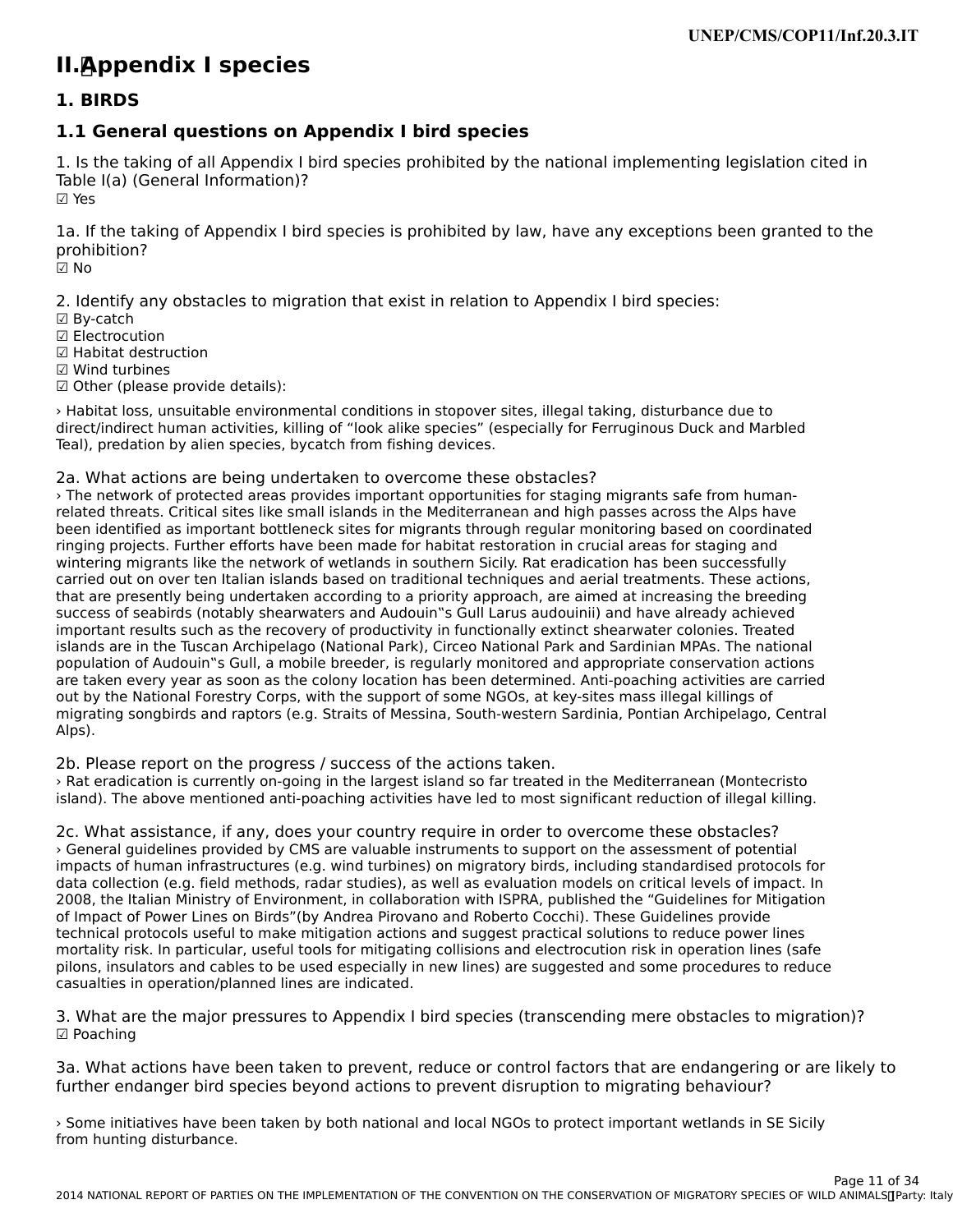3c. Describe any factors that may limit action being taken in this regard:› Difficulties in reaching an effective local enforcement of relevant legislation.

#### **1.2 Questions on specific Appendix I bird species**

**I.L Questions on spectify Appendix I bitd species**<br>In the following section, using the table format below, please fill in each Appendix I bird species for which nt the following section, asing the table format below, please him if each Appendix Folld species for wi<br>your country is considered to be a Range State. Please complete each table as appropriate, providing your country is considered to be a Kange State. Frease complete each table as appropriate, providing<br>information in summary form. Where appropriate, please cross-reference to information already provided in national reports that have been submitted under other conventions (e.g. Convention on Biological nt national reports that have been submitted under other conventions<br>Diversity, Ramsar Convention, CITES). (Attach annexes as necessary.)

### **Species name: Aythya nyroca**

1. Please provide published distribution reference:

1. Trease provide published distribution reference.<br>> Melega L. (a cura di), 2007 - Piano d"azione nazionale per la Moretta tabaccata (Aythya nyroca). Quad. Cons. Natura, 25, Min. Ambiente - Ist. Naz. Fauna Selvatica.

este della N., Dall''Antonia P., Magagnoli P., Melega L., Serra L., Soldatini C. & Zenatello M. 2002 - Risultati dei<br>Consimenti degli uspelli peruotisi suamenti in Italia: distribuzione, stimo e trand della negalazioni nel censimenti degli uccelli acquatici svernanti in Italia: distribuzione, stima e trend delle popolazioni nel 1991-2000. Biol. Cons. Fauna, vol. 111: 1-240.

Gustin M., Brambilla M. & Celada C. 2009. Valutazione dello stato di conservazione dell'avifauna italiana. Sustifi M., Brambilla M. & Celada C. 2009. Valdtazione dello stato di conservazione dell'aviladila italiana.<br>Specie in Allegato I della Direttiva Uccelli. Ministero dell'Ambiente e della Tutela del Territorio e del Mare, L Italiana Protezione Uccelli (LIPU)

Brichetti P & Fracasso G. 2013. Ornitologia italiana.Vol.1/2: Anatidae. Oasi Alberto Perdisa, Bologna

2a. Summarise information on population size (if known):

 $\boxdot$  increasing

› The Italian breeding population estimate in 2013 is 62-88 pairs. In 2007-2009 the wintering population was estimated at 369-506 individuals.

2b. Summarise information on distribution (if known):

☑ increasing

⊠ increasing<br>☑ decreasing

› The distribution of the population concerns three key-areas: Eastern Po Plain (approximately between Bologna and Ravenna); Capitanata wetlands (Northern Apulia region); Eastern and Southern Sicily. Boiogna and Kavenna), Capitanata wetianus (Northenr Apuna region), Eastern and Southern Sichy.<br>Boitani L., Falcucci A., Maiorano L. e Montemaggiori A. 2002 - Rete Ecologica Nazionale: il ruolo delle aree protette nella conservazione dei vertebrati. Dip. B.A.U. - Università di Roma "La Sapienza", Dir. Conservazione protette nella conservazione del vertebrati. Dip. B.A.O. - Oniversità di Roma - La Sapienza , Dil. Conser<br>della Natura - Ministero dell'Ambiente e della Tutela del Territorio, Istituto di Ecologia Applicata. Roma. Autori Vari, 2008. Atlante della Biodiversità della Sicilia: Vertebrati terrestri. Studi e Ricerche, 6, Arpa Sicilia, Palermo.

La Gioia G. (a cura di), 2009 - Atlante degli uccelli nidificanti in provincia di Lecce (2000-2007). Edizioni Del La Giola G. (a Cui<br>Grifo (LE): 1-176.

Vigorita V., Cucè L. (a cura di), 2008. La fauna selvatica in Lombardia. Rapporto 2008 su distribuzione, abbondanza e stato di conservazione di uccelli e mammiferi. Regione Lombardia.

abbondanza e stato di conservazione di ucceni e mammieri. Regione combardia.<br>Melega L., (a cura di), 2007. Piano d'azione nazionale per la Moretta tabaccata (Aythya nyroca). Quad. Cons. melega E., (a cura ur), zooz. Fiano u azione nazionale<br>Natura, 25, Min. Ambiente - Ist. Naz. Fauna Selvatica.

3. Indicate and briefly describe any activities that have been carried out in favour of this species in the strain the species in the species of the property of the property of the species of the property of the projection reporting period. (Please provide the title of the project and contact details, where available): ☑ Monitoring

› The species is regularly monitored in winter, along with other waterbirds. ☑ Education/awareness rising

› The National Action Plan (published in 2007) was printed in 2000 copies and mailed to parks, public a the National Action Fiam (published in 2007) was printed in 2000 copies an<br>administration, ranger stations, wildlife protection and hunting associations. auministration, ranger stations, wildlife protection and nunting associations.<br>Melega L. (a cura di), 2007 - Piano d'azione nazionale per la Moretta tabaccata (Aythya nyroca). Quad. Cons. melega E. (a cura ur), 2007 - Fiano u azione nazionale<br>Natura, 25, Min. Ambiente - Ist. Naz. Fauna Selvatica. link of Italian pubblication of action plan: ших от Italian pubblica<br>☑ Species protection

› Species is protected under Law 157/92 that rules hunting avtivities ☑ Control hunting / poaching

› To prevent accidental killing some Regional Administrations have banned the hunting on look-alike Tufted Duck (Aythya fuligula). The Decree 17 October 2007 bans the hunting on Tufted Duck in all wetlands included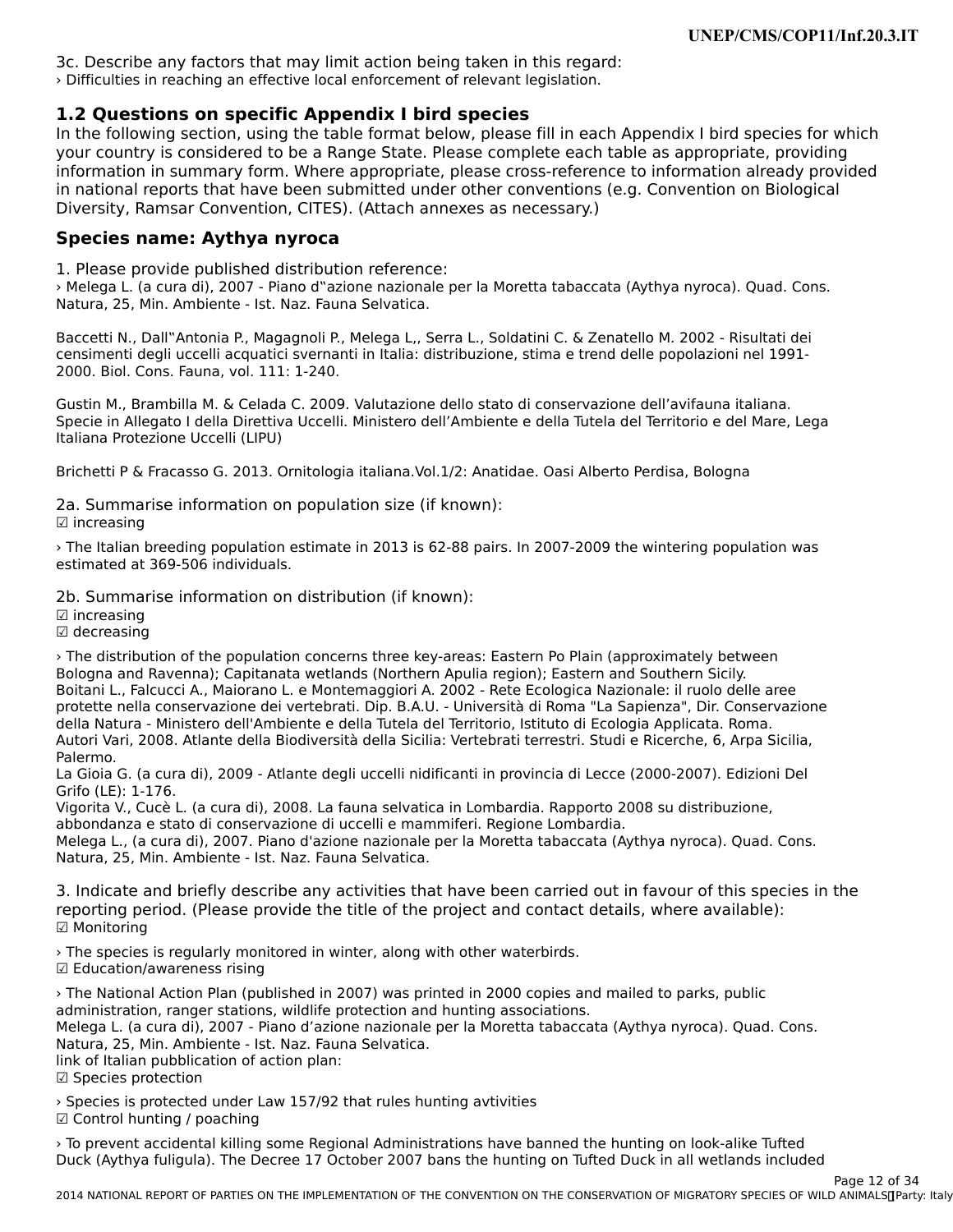in SPAs.☑ Species restoration

 $\rightarrow$  Some local reintroduction programmes were launched over the past decade but most of them without

success.<br>☑ Habitat protection

› A large proportion of wetlands of importance for the species, like breeding and wintering sites, have already some form of protection, in particular in the key-sites of Sicily and the Regional Delta Park. Research has been some form of protection, in particular in the key-sites of sicily and the regional Delta Fark. Research has been<br>carried out on the problem of lead accumulation in the environment due to hunting; a specific publication is plained with the ann of awareness of the public and local Administrations responsible for the emorcement of<br>Isostical baileting hunting legislation.

☑ Other

› Control of IAS: Some local administrations in North-eastern Italy are controlling Coypu (Myocastor coypus) populations.populations.

You have attached the following Web links/URLs to this answer.

[Ferrouginous duck action plan](http://www.minambiente.it/export/sites/default/archivio/biblioteca/protezione_natura/qcn_25.pdf)

#### **Species name: Oxyura leucocephala**

1. Please provide published distribution reference: › Brichetti P. & G. Fracasso, 2003 - Ornitologia italiana. Vol. 1 – Gaviidae-Falconidae. Alberto Perdisa Editore, Bologna.

2a. Summarise information on population size (if known):

☑ stable

⊠ stable<br>☑ unclear

3. Indicate and briefly describe any activities that have been carried out in favour of this species in the 3. muicate and brieny describe any activities that have been carried out in favour or this spectrum.<br>reporting period. (Please provide the title of the project and contact details, where available): ☑ Monitoring

› The species is regularly monitored in winter, along with other waterbirds. ☑ Species restoration

› A re-introduction project is being reconsidered and updated; a workshop took place in June 2010, financially supported by WWF Italy and with the involvement of WWT has been carried out.

#### **Species name: Neophron percnopterus**

1. Please provide published distribution reference:

,<br>Brichetti P & Fracasso G. 2013. Ornitologia italiana. Vol. 1/3: Pandionidae-Falconidae. Oasi Alberto Perdisa,<br>Palagua Bologna

Di Vittorio M, Scuderi A, Cortone P, Pers com.

2a. Summarise information on population size (if known):  $\boxtimes$  decreasing

› 2011-2012, 8-10 breeding pairs

2b. Summarise information on distribution (if known):  $\boxtimes$  decreasing

3. Indicate and briefly describe any activities that have been carried out in favour of this species in the reporting period. (Please provide the title of the project and contact details, where available):reporting period. (Please provide the title of the project and contact details, where available): ☑ Research

› Studies on captive breeding ongoing in Tuscany; satellite tracking of released birds. ☑ Species protection

› Captive breeding, experimental releases of captive-bred juveniles, feeding stations. Some cases of active watching and protection of breeding territories by National and local NGOs. has been carried out on thewatching and protection of breeding territories by National and local NGOs. has been carried out on the watching and protection of breeding territories by National and local NGOS. Has been carried out on the problem of lead accumulation in the environment due to hunting; a specific publication is planned with the aim of awareness of the public and local Administrations responsible for the enforcement of hunting allit of awa<br>legislation.

i∈gisiation:<br>☑ Control hunting / poaching

› Activities to prevent nest poaching in Sicily carried out by Regional Forestry Commission.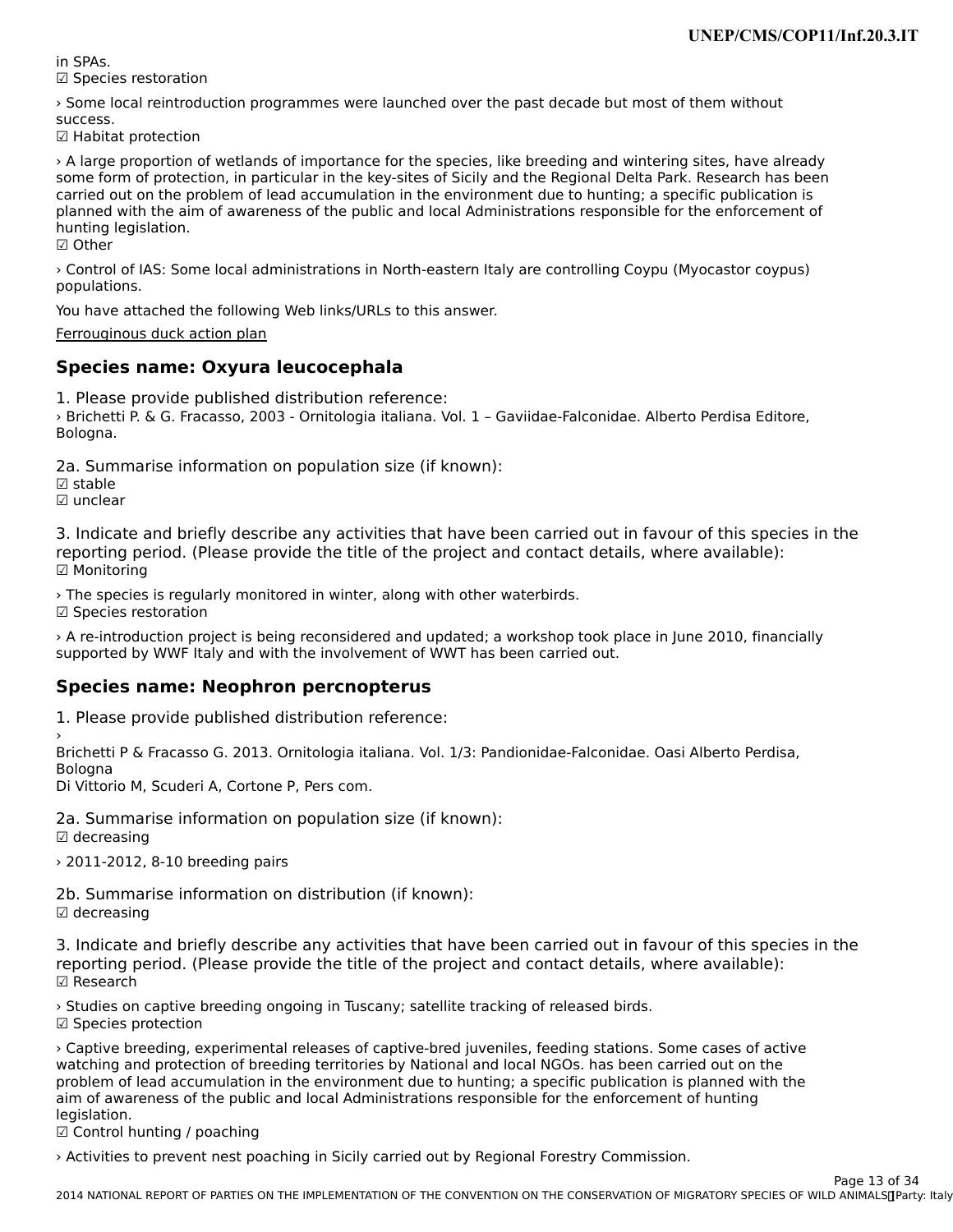☑ Species restoration

› Captive breeding.☑ Habitat protection

› Conservation of steppes have positive effects for the species. A general conservation problem for raptors in Italy is represented by the threats from collision both with power lines and wind turbines. This is particularly true for Egyptian Vultire, which is reported in Spain as one the species most at risk from these threats. A further major problems is referred to poisoning by poisoned carcasses for fox control, lead and chemicals used<br>further major problems is referred to poisoning by poisoned carcasses for fox control, lead and chemicals used in agriculture. This is true both on the breeding areas and migratory flyways; illegal shooting and disturbance In agriculture. This is the both on the breed<br>from hunting is a threat in bottleneck areas

› Andreotti A., Leonardi G, 2009 – Piano d"azione nazionale per il Capovaccaio Neophron percnopterus. Quad. Cons. Natura, 30. MAATM-ISPRA.

#### **Species name: Falco naumanni**

1. Please provide published distribution reference:

› - Bellini F., Cillo N., Giacca V., Gustin M., 2007 - L"avifauna di interesse comunitario delle gravine ioniche. 2 - Bellini I., Clilo N., Glacca V., Gustin M., 2007 - L'avitatila di literesse comunitatio delle graville lolliche.<br>Risultati di ricerche e monitoraggi effettuati nelle ZPS e SIC "Area delle gravine" dal 2004 al 2007. Pub Stampa, Bari: 1-95.

- Palumbo G., 1997 – Il Grillaio. Altrimedia.

- Palumbo G., Rizzi V., Malacarne G., 1997 – Contributo alla conoscenza di biologia riproduttiva, distribuzione e consistenza della popolazione di Grillaio (Falco naumanni) dell"Italian peninsulare. Avocetta 21(2): 206-212. - Brichetti P. & G. Fracasso, 2003 - Ornitologia italiana. Vol. 1 – Gaviidae-Falconidae. Alberto Perdisa Editore,

Bologna. - Spina F., Volponi S., 2008 – Atlante della migrazione degli uccelli in Italia. Non-Passeriformes: 1-628. INFS-MATTM.

Brichetti P & Fracasso G. 2013. Ornitologia italiana. Vol. 1/3: Pandionidae-Falconidae. Oasi Alberto Perdisa, Bologna

Bologna<br>Sarà M. 2008. Breeding abundance of threatened raptors as estimated from occurrence data. Ibis, 150: 766-<br>-778.

Mascara R., Sarà M. 2007. Censimento di specie d'uccelli steppico-cerealicole d'interesse comunitario nella Piana di Gela (Sicilia sud-orientale) (Aves). Naturalista sicil., S. IV, XXXI (1-2): 27-39.

La Gioia G. (a cura di), 2009 - Atlante degli uccelli nidificanti in provincia di Lecce (2000-2007). Edizioni Del Grifo (LE): 1-176.

Sigismondi A. (2012) unpublished data.

2a. Summarise information on population size (if known):

☑ increasing

› in 2005-2012 5500-6700 breeding pairs ☑ stable

 $\boxtimes$  stable

2b. Summarise information on distribution (if known): ☑ increasing

› Increasing distribution; few breeding pairs have been found also in the North of Italy, within the Po Plain.

3. Indicate and briefly describe any activities that have been carried out in favour of this species in the reporting period. (Please provide the title of the project and contact details, where available): ☑ Research

› Researches on breeding success and distribution and occurrence of the species are ongoing, based also on ringing and colour marking , both in Sicily, Apulia and Basilicata. A total population on 3640-3840 pairs at the national scale as for 2001 (3140 in Basilicata and Apulia, 100-200 in Sardinia, 400-500 in Sicily). Monitoring activities carried on by LIPU-BirdLife Italy in Apulia (Bellini et al., 2007) reached an estimate of 1239-1414 pairs in the study area. Projects based on colour ringing in Sicily provide data to estimate survival, site fidelity pairs in the study area. Projet<br>and natal/breeding dispersal.

☑ Monitoring

› Monitoring programs have been carried on in Apulia, Basilicata and Sicily. Programs still ongoing in Apulia and Sicily. Funds by local Authorities. LIFE Projects allowed setting up some hundreds of nest boxes, alsothrough the involvement of schools and the public, in Materia in Material and the public in the public, in a very large colony is well. knows incorporation of schools and the public, in Materia in DashMata, where a very large county is well.<br>In the Capital Capital Capitan In the Capitan Italy (Parma). In the Capital Capital Capital Capital Capital Cap knows since centuries. LIFE Projects also led to active monitoring in Northern Italy (Parma). In the Capitanata knows since centuries. En E Frojects also fed to active momening in Northern<br>area a new colony has been created by hacking juveniles from rehab centres. area a new colony nas been ci<br>☑ Education/awareness rising

› Active conservation initiatives in Apulia led to increased awareness, stimulated also by education programmes on largest colonies. programmes on large<br>☑ Species protection

2014 NATIONAL REPORT OF PARTIES ON THE IMPLEMENTATION OF THE CONVENTION OF THE CONSERVATION OF MIGRATORY SPECIES OF WILD ANIMALS INC. Page 14 of 34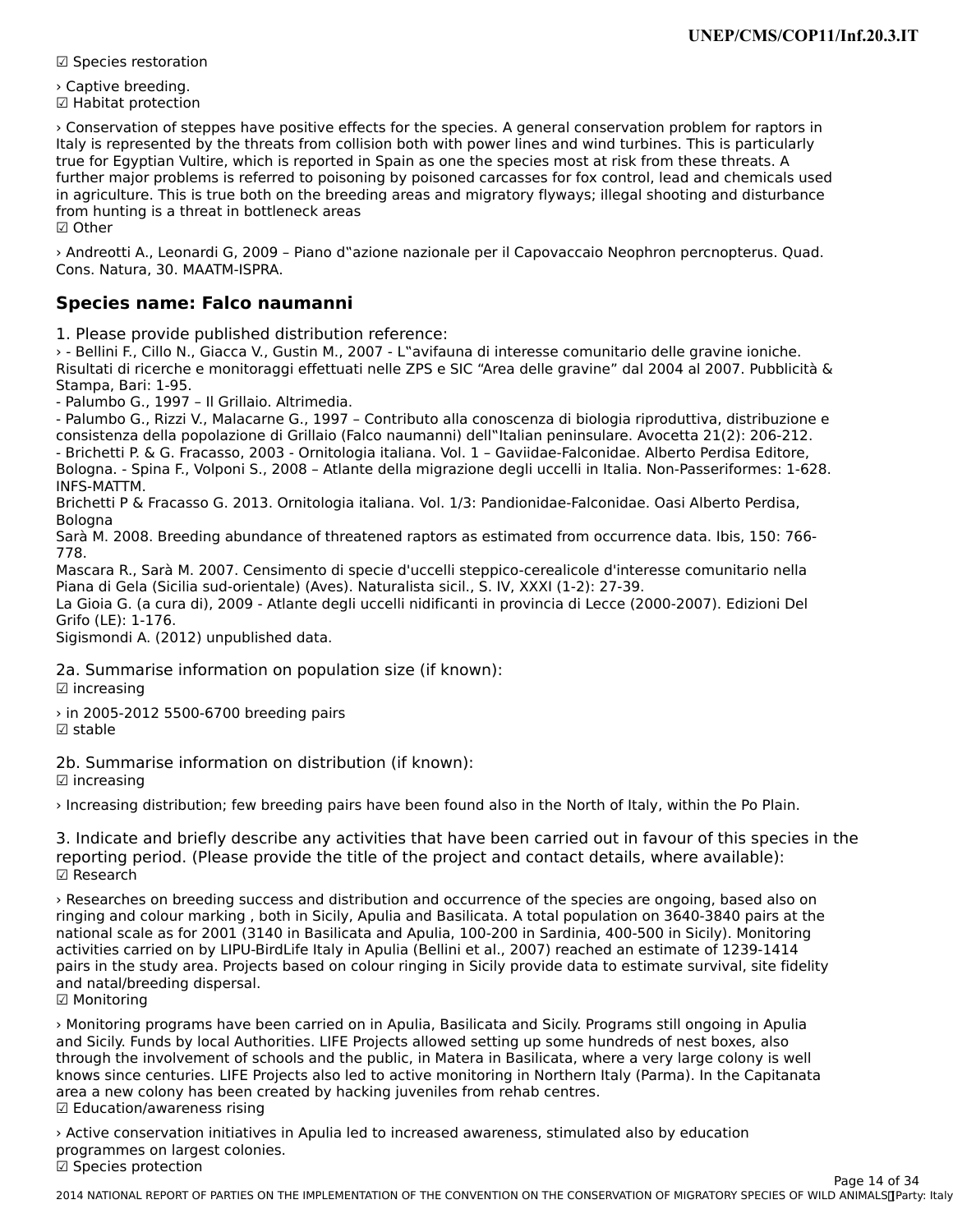› The species is protected at the national scale. Intense efforts have been devoted to improving rehabilitation techniques for young birds falling from nests.techniques for young bifus fa<br>☑ Control hunting / poaching

› Illegal shooting of raptors still continues in Italy, but at a rapidly decreasing scale; migratory habits of the s megar shooting or raptors sum continues in itary, but at a rapidly decreasing scale, migratory habits or the<br>species helps decreasing risk of illegal taking. Poaching on the breeding pairs uncommon; the largest colonies species helps decreasing risk of liegal taking. Poachling on the breeding pairs diffeominon, the largest care<br>are traditionally situated on buildings in old cities, where the falcon has always been accepted by local

☑ Species restoration

⊠ Species restoration<br>☑ Habitat protection

› A total of 8 large colonies host an estimated 95% of the national population, out of which 4 have more than 200 pairs each. Ongoing and increasing restoration of old buildings pose e serious threat through loss of the<br>200 pairs each. Ongoing and increasing restoration of old buildings pose e serious threat through loss of nesting opportunities. Active conservation measures taken in Gravina and Altamura by LIPU-BirdLife Italy by nesting opportunities. Active conservation measures taken in Gravilla and Altamara by Eli O-bildLife italy<br>setting further nesting boxes. Increasing frequency of occupancy positively suggests the efficiency of this conservation tool.<br>☑ Habitat restoration

› Deep concern for changes in agricultures practices which might affect hunting grounds and carryingcapacity; monitoring and restoration projects on steppes in Apulia carried on by LIPU BirdLife Italy. ☑ Other

› maintenance of buildings with colonies; artificial nesting sites in buildings;

#### **Species name: Falco vespertinus**

1. Please provide published distribution reference:

› Brichetti P & Fracasso G. 2013. Ornitologia italiana. Vol. 1/3: Pandionidae-Falconidae. Oasi Alberto Perdisa, s brittiet<br>Bologna

2a. Summarise information on population size (if known):

☑ unclear

› Fluctuating in period 2010-2012. in 2013 50-70 breeding pairs

2b. Summarise information on distribution (if known): ☑ increasing

3. Indicate and briefly describe any activities that have been carried out in favour of this species in the procession the reporting period. (Please provide the title of the project and contact details, where available): ☑ Monitoring

› Gustin M, Balestrieri G, Calabrese L, Fior E, Gaibani G, Mendi M, Mucciolo A, Pedrelli M, Salvarani M, Valle N, Vegetti A, Zanichelli A. In press. Indagine sulla popolazione nidificanti di Falco Cuculo Falco vespertinus in Provincia di Parma. Atti II Conv. ital. Rapaci diurni e notturni. Treviso

contact details of responsible organisations: ISPRA: Dr. Alessandro Andreotti LIPU: Marco GustinLIPU: Marco Gustin ∟ਜ ਹ: ਜ਼ਿਕਾਵਰ ਚੁਰਤਗਾ।<br>☑ Species protection ☑ Control hunting / poaching ☑ Other

› Palatitz, P., P. Fehérvári, S. Solt and B. Barov (2009) European Species Action Plan for the Red-footed Falcon Falco vespertinus. 49 pFalco vespertinus. 49 p

#### **Species name: Numenius tenuirostris**

1. Please provide published distribution reference:

› Zenatello M. & N. Baccetti (a cura di), 2001 - Piano d"azione nazionale per il Chiurlottello (Numeniustenuirostris). Quad. Cons. Natura, 7, Min. Ambiente - Ist. Naz. Fauna Selvatica. SERRA L., N. BACCETTI, M. ZENATELLO - Slender-billed Curlews wintering in Italy in 1995. Birding World 8 (8): 295-299

2a. Summarise information on population size (if known):

☑ stable

☑ not known

› Last single (probable) observation in Italy on 23.12.2000.

2b. Summarise information on distribution (if known):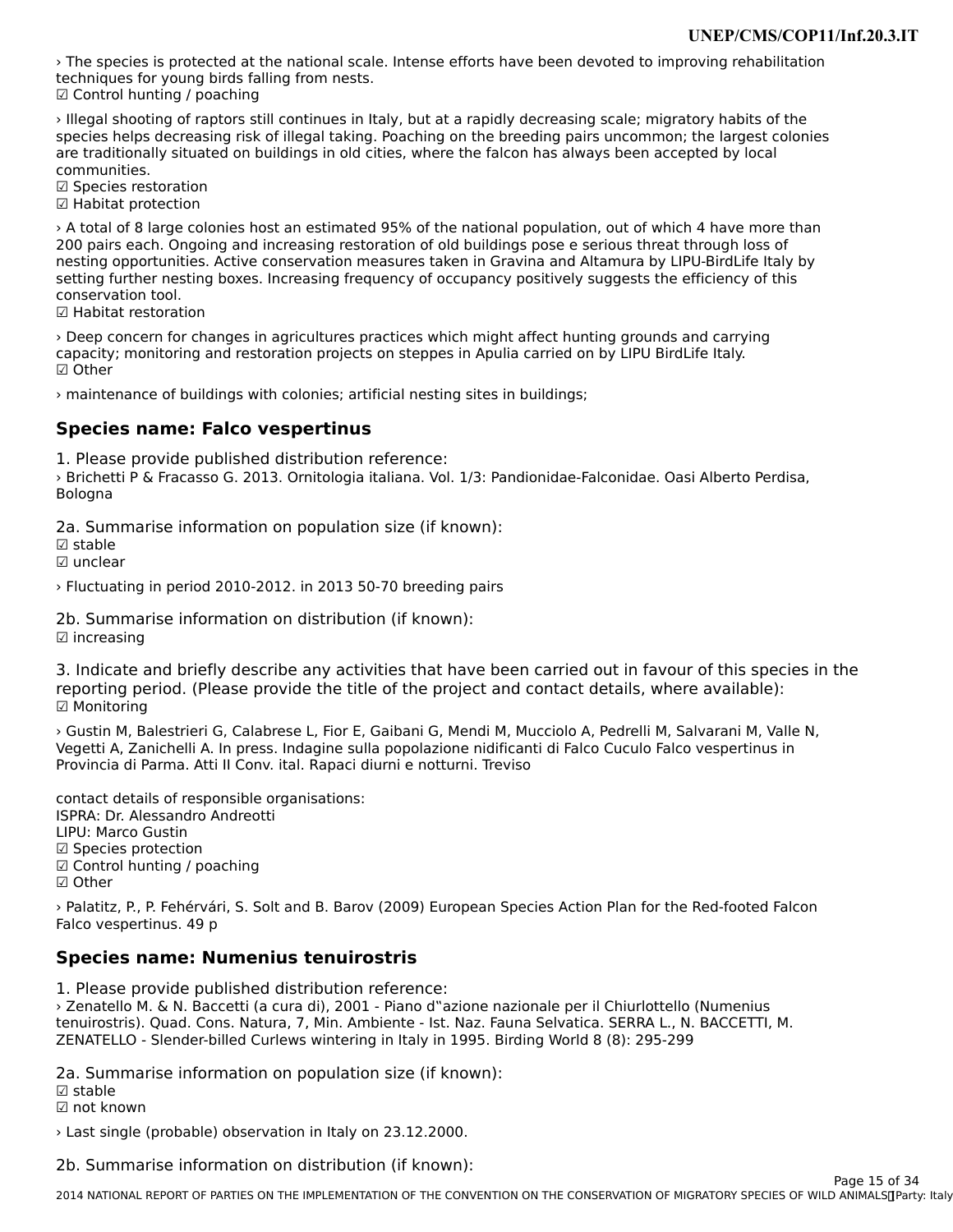☑ not known

3. Indicate and briefly describe any activities that have been carried out in favour of this species in the 3. muicate and brieny describe any activities that have been carried out in favour or this spectrum.<br>reporting period. (Please provide the title of the project and contact details, where available): ☑ Research

› Following the recommendations of the first International Action Plan, studies aimed at identifying the keysites and the distribution of suitable habitats were carried out within an ACNAT/CE project in 1994; some ecoethological data were collected in 1995, the last year of proved occurrence of this species in Italy, and will be continued whenever Slender-billed Curlew were to be found again. ☑ Monitoring

› Coordinated searches for the species are carried out during mid-winter waterbird counts (IWC); some of the key-sites are irregularly monitored in a non-coordinated way by birdwatchers during migration and winter season.

☑ Education/awareness rising

› The National Action Plan (published in 2001) was printed in 2000 copies and mailed to parks, public administration, ranger stations, wildlife protection and hunting associations. It is also available from the web. aummistration, range<br>☑ Species protection

› In some sites of South-eastern Sicily, potentially important for the species, restrictions in the land use and farming practices have been introduced but are not completely enforced. Within the LIFE "Improvement of thefarming practices have been introduced but are not completely enforced. Within the LIFE "Improvement of the raming practices nave been introduced but are not completely emorced. Within the Eli E "improvement<br>habitats of species of Community interest through restoration and/or transformation of electrical plants existing and under construction" (LIFE00/NAT/IT/7142) in the Po Delta Regional Park, where there are some important sites for the species, 110 km of power lines have been buried or modified (e.g. using Elicordnifiportant sites for the species, 110 Km or power lines have been buried or modified (e.g. using Litchu<br>protected cables). A previous LIFE project had been addressed to this species in particular at the Orbetello protected cables). A previous EITE project had been addressed to t<br>Lagoon, where roosting sites for waders were created or managed ☑ Control hunting / poaching

› The national hunting law bans the hunting of some look-alike species: Curlew (Numenius arquata), Golden Plover (Pluvialis apricaria) and Black-tailed Godwit (Limosa limosa) to prevent accidental killing. Since the hunting season 2000-2001, most Regional Administrations have also removed the Ruff (Philomachus pugnax) from the list of game species.

⊓om the list or game<br>☑ Habitat restoration

› In 2002-2004 a costal marsh of about 80 ha (Cape Feto, IBA 162, SPA code ITA010006) was partly restored by the district administration of Trapani, but no sights of the species are known after 2004 in this site. Effortsby the district administration of Trapani, but no sights of the species are known after 2004 in this site. Efforts by the district administration of frapalli, but no sights of the species are known after 2004 in this site. Eno<br>are being made to raise funds for the restoration of a total of 160 ha "Oasi del Simeto" (IBA 163, SPA code are being made to raise runds for the restoration or a total or 100 ha. Oasi der Simeto (IBA 165, SPA code ITA050001,<br>ITA070029, Eastern Sicily, 120 ha) and in the nature reserve "Biviere di Gela" (IBA 166, SPA code ITA050 Southern Sicily, 40 ha). Other

Southern Sichy, 40 ha). Other<br>4 If no activities have been carried out for this species in the reporting period, what has prevented such action<br>heing

#### **Species name: Larus audouinii**

1. Please provide published distribution reference:

› Serra G., L. Melega & N. Baccetti (a cura di), 2001 - Piano d"azione nazionale per il Gabbiano corso (Larus audouinii). Quad. Cons. Natura, 6, Min. Ambiente - Ist. Naz. Fauna Selvatica.

addodini). Quad. Coris. Natura, 0, Min. Ambiente - ist. Naz. radha Selvatica.<br>ORO D., N. BACCETTI, D. BOUKHALFA, G. EKEN, A. EL HILI, V. GOUTNER, S. KARAUZ, C. PAPACONSTANTINOU, B. RECORBET, X. RUIZ 2000 - Current breeding distribution and status of Audouin"s gulls Larus audouinii in the Mediterranean. In: Yésou P. & Sultana J. (eds), Monitoring and Conservation of Birds, Mammals and sea Turtles in the Mediterranean and Black seas, Environment Conservation Dept., Floriana (Malta): 69-80. Corbi F., Corsetti L., Pinos F., Cavaliere V., Baccetti N. 2008. Espansione del Gabbiano corso Larus audouinii nel Tirreno centro-meridionale, con nuovi siti riproduttivi in Lazio e Campania. Alula XV (1-2): 147-152 Baccetti & Zenatello, pers. comm. Baccetti 2012, com pers, in Peronace V., Cecere J.G., Gustin M., Rondinini Baccetti & Zenatello, pers. comm. Baccetti 2012, com pers, in refonace V., ca<br>C., 2012. Lista Rossa 2011 degli Uccelli Nidificanti in Italia. Avocetta 36: 1-48.

2a. Summarise information on population size (if known):

☑ increasing☑ stable

2b. Summarise information on distribution (if known):

☑ increasing

⊠ increasing<br>☑ decreasing

3. Indicate and briefly describe any activities that have been carried out in favour of this species in the 3. muicate and brieny describe any activities that have been carried out in favour or this spectrum.<br>reporting period. (Please provide the title of the project and contact details, where available): ☑ Research

2014 NATIONAL REPORT OF PARTIES ON THE IMPLEMENTATION OF THE CONVENTION OF THE CONSERVATION OF MIGRATORY SPECIES OF WILD ANIMALS INC. Page 16 of 34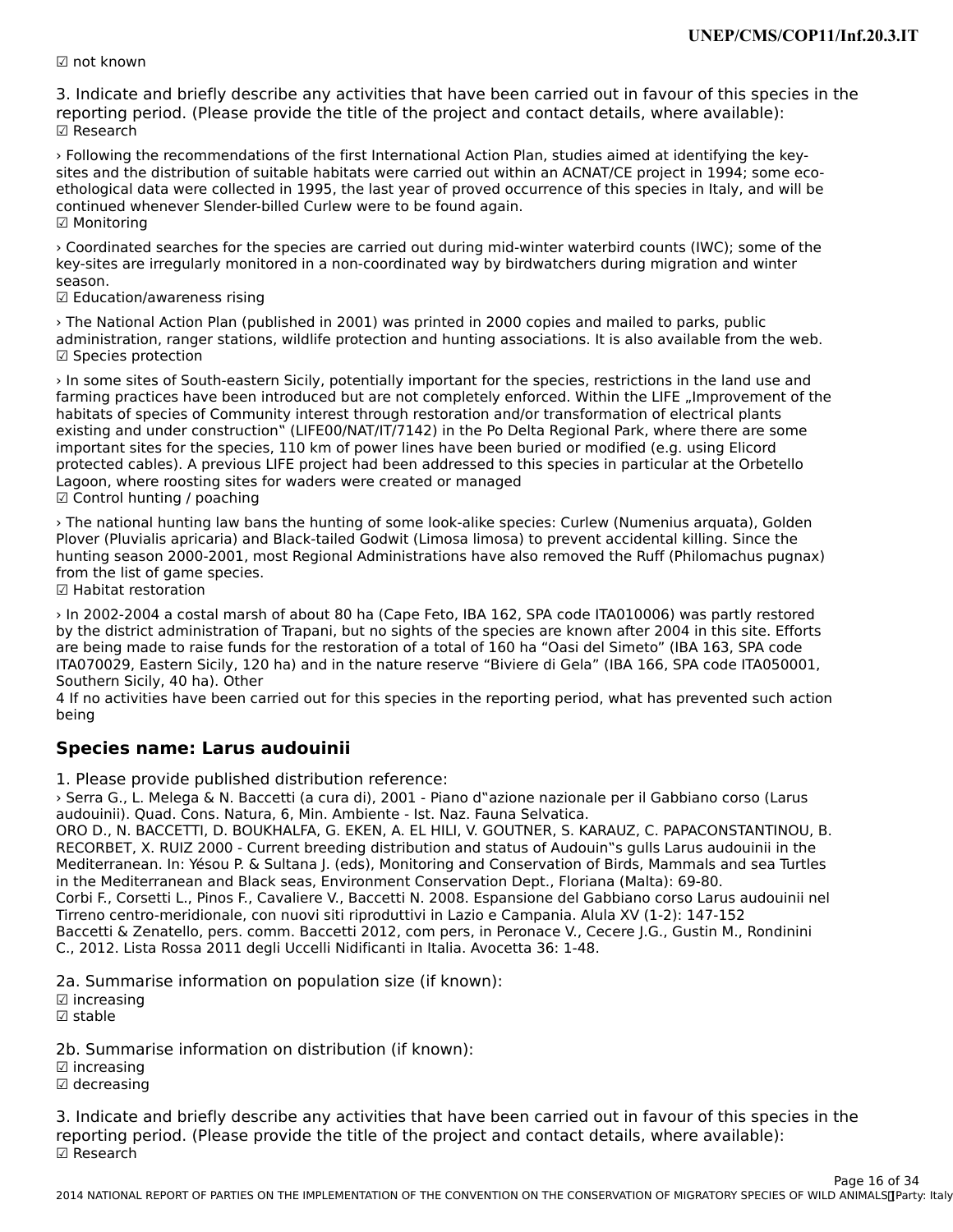› Researches on distribution and occurrence of the species, breeding success, food availability, survival and migration routes are ongoing. Baccetti N., L. Dall"Antonia, A. Magnani & L. Serra 2000. Foraging routes of Audouin"s Gulls Larus audouinii from two Sardinian colonies. Proceedings V Mediterranean Seabirds Symposium. Malta: 150-158.

ວymposium: Maita: 150-156.<br>☑ Identification and establishment of protected areas

› Some range islands were recently identified as SPAs. ☑ Monitoring

› Regular monitoring for the species is carried out under direct ISPRA coordination during breeding season and data is collected in a national database. Individual marking of juveniles is performed in order to gather infoson a concelled in a manufacture distribution and natal philopatrical philopatry checked for the presence of the presence of the presence of the presence of the presence of the presence of the presence of the presence of th on non breeding distribution and natal philopatry. All colonies are regularly checked for the presence of marked breeders.

rnarked breeders.<br>☑ Education/awareness rising

> Activities to increase public awareness provided for by the LIFEs "Biodiversity conservation of Capraia and Tuscan islands"(LIFE-Natura B4-3200/97/271) and "Tuscan Islands: new protection actions for waterbirds and habitat" (LIFE04/Natura/000172). The National Action Plan (published in 2001) was printed in 2000 copies and mailed to parks, public administration, ranger stations, wildlife protection and hunting associations. It is alsoavailable from the web. A national workshop on this species was held in December 2009 at the Parco Nazionale del Cilento Conferences on seabirds were held at Porto Conte (Sardinia) in June 2008 and at Cagliari in November 2007.

ш November 2007.<br>☑ Species protection

› At some colonies, every year the authorities responsible for the breeding sites (local municipalities or park staff) limit human access and boat berth to the colonies during the tourist season. Since 2001 the shipping ofstaff) limit human access and boat berth to the colonies during the tourist season. Since 2001 the shipping of hydrocarbons through the Bonifacio Strait has been banned for avoiding sea pollution owing to ship accidents. A number of regulations, including shipping of hydrocarbons, are being introduced by Sardinia Region for the surroundings of seabird breeding colonies (cf. deliberation no. 9/17 of 7.3.2007). surrounungs or seab<br>☑ Habitat protection

About 50 % of the islands and archipelagos in Sardinia where the species breeds is included in protected in and  $\Gamma$ uscani are already protected by regional or national or national or national or national or national or na areas and are she diesigned as SPAS. The site of the site of the site of the site of the site of the site of the site of the site of the site of the site of the site of the site of the site of the site of the site of the s parks and are designated as SPAs. The site occupied at present in Campania (Ischia, 12 pairs in 2007) is unprotected, whereas the former site (Capo Palinuro) is. MPAs designation of waters adjacent to colonies is at anprocected, whereas the former site (displaced) ☑ Other

› Audoin Gull Action Plan

Serra G., L. Melega e N. Baccetti (a cura di), 2001 - Piano d'azione nazionale per il Gabbiano corso

You have attached the following Web links/URLs to this answer.

[Audoin gull action plan](http://www.minambiente.it/biblioteca/quaderni-di-conservazione-della-natura-n-6-piano-dazione-nazionale-il-gabbiano-corso-0)

#### **Species name: Acrocephalus paludicola**

2a. Summarise information on population size (if known): ☑ not known

2b. Summarise information on distribution (if known): ☑ not known

3. Indicate and briefly describe any activities that have been carried out in favour of this species in the reporting period. (Please provide the title of the project and contact details, where available):reporting period. (Please provide the title of the project and contact details, where available): ☑ Research

› The only available information on the species originate from ringing activities. A total of 16 birds have been ringed between 1982-2005, mostly during autumn migration, with some very interesting evidences of direct inged between 1982-2005, mostly during autumn migration, with some very interesting evidences of direct crossing of the fyrmenian sea with one bild miged on the small island of ventotene (Latina), ca. 30 Kms.<br>Closened offshore western Italy. ບ⊓ຣ⊓ບເ∈ wesເ<br>☑ Monitoring

› No specific monitoring programs on the species, but intensive ringing in reed-bed habitats across mainland *Tho specific monitoring pro*<br>Italy and on several islands itary and on severar⊪<br>☑ Species protection

› The species is protected at the national scale. ☑ Control hunting / poaching $\boxtimes$  Control hunting / poaching

› No threat from deliberate taking. ☑ Habitat protection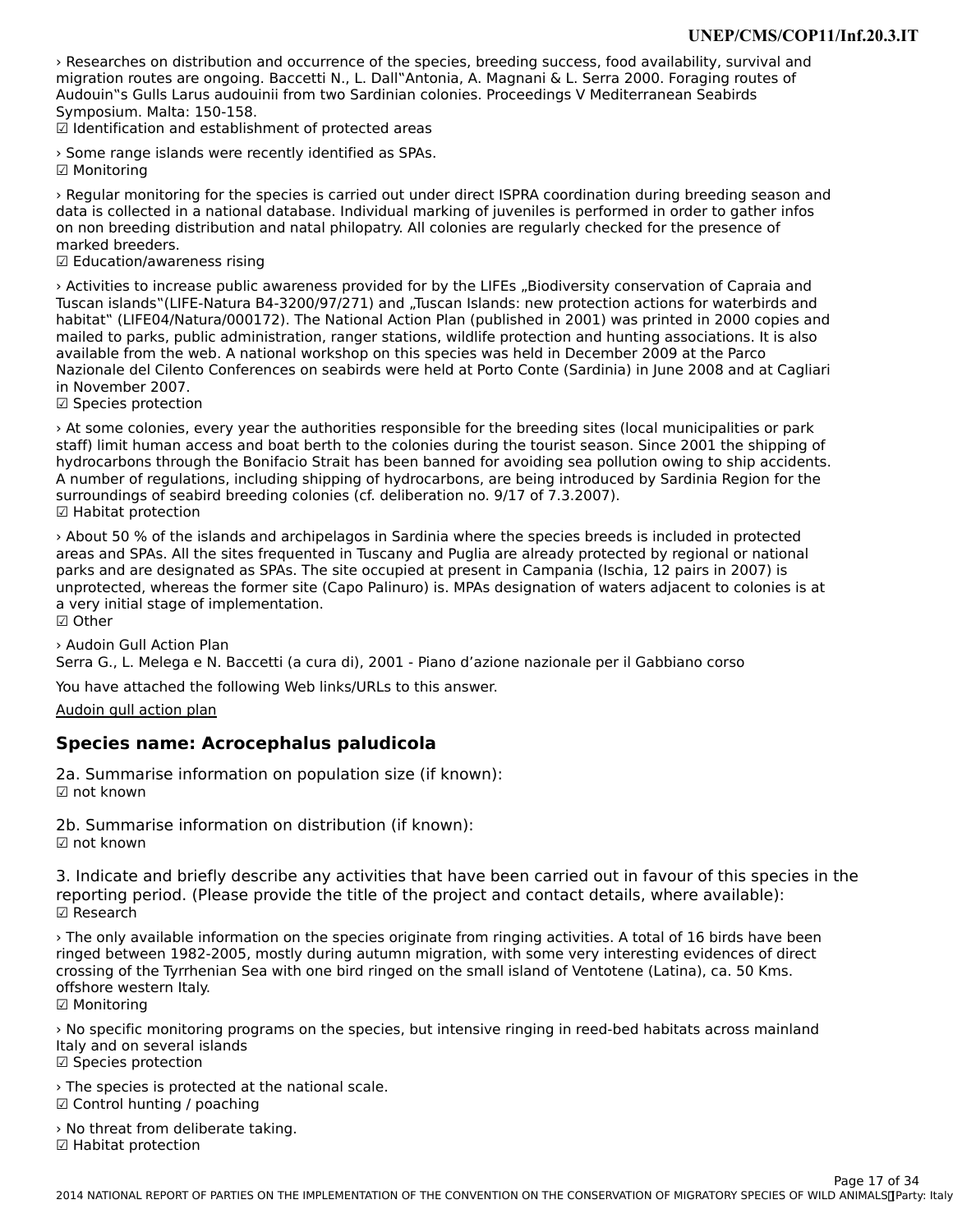› Data gathered through ringing to be used for a more detailed habitat description during both autumn and spring movements. Known stopover sites to be protected when not already so. Data on the presence of spring indvenients. Known stopover sites to be protected when not already so. Data on the presence or<br>staging individuals have been efficiently used to list sites as SPAs under the EU Wild Birds Directive 70/409.

## **2. AQUATIC MAMMALS**

## **2.1 General questions on Appendix I aquatic mammals**

1. Is the taking of all Appendix I aquatic mammals species prohibited by the national implementing legislation cited in Table I(a) (General Information)?☑ Yes

If other legislation is relevant, please provide details:

› The Ministry of Agriculture, Food and Forestry Policies - the 10th January 2007 Circular 004/2007 "Onboard The Ministry of Agriculture, I bod and Torestry Folicies - the Iberi January 2007 Circular 004/2007 Onboard<br>possession of forbidden fishing nets of gear": on the illegal status of the presence on board and even in the

The National Law 61/2006 (Official Gazette no 52 of the 03-03-2006), establishing the Ecological Protection Zone according to the principles of UNCLOS, entered into force in March 2006. Through the implementation of this Law, Italy is extending his jurisdiction beyond the limits of its territorial sea on matters like: a) protection of marine mammals, b) protection of marine environment against pollution, c) regulation of maritime traffic, d) exploration and exploitation marine resources and e) archaeological and cultural heritage. The Ecological a) exploration and exploitation manneries<br>Protection Zone does not apply to fishery.

1a. If the taking of Appendix I aquatic mammals species is prohibited by law, have any exceptions been granted to the prohibition?☑ Yes

2. Identify any obstacles to migration that exist in relation to Appendix I aquatic mammals:

☑ By-catch

- ☑ Collision with fishing traffic
- ☑ Pollution

☑ Other threats to migration (please provide details)

 $\rightarrow$   $\Box$  Illegal fishing (driftnets);

/ II megar nshing (unithets),<br>[I loopholes in mediterranean fishing regulation as an attempt to disguise driftnets fishing under another name;

name,<br> $\Box$  collision with ships and boats

□ comsion with sinps and boats<br>□ Disturbance from unregulated, disrespectful whale-watching

□ Disturbance nom<br>∏ Acoustic pollution

2a. What actions are being undertaken to overcome these obstacles?

za. What actions are being undertaken to overcome these obstactes:<br>> [] Since 1996 the Italian Coast Guard provide to notify the Ministry of Environment about any sighting and stranding along the whole italian coastline of the specimens of cetacean regularly present in the<br>stranding along the whole italian coastline of the specimens of cetacean regularly present in the Mediterranean sea .

weunemanean sea .<br>∏ Since January 2008, is operative the official national stranding database granted by the Italian Ministry of the Environment, within the frame of the ACCOBAMS protocol to monitor cetacean populations. If Project to monitor the presence/circulation of morbilliviruses throughout years among wild cetaceans found<br>I Project to monitor the presence/circulation of morbilliviruses throughout years among wild cetaceans found stranded along the Italian coastline was funded by the Italian Ministry for the Environment; detailed stranded along the italian coastlife was funded by the italian ministry for the Environment, detailed<br>from the lung, brain (IHC) and biomolecular (RT-PCR) investigations against Morbillivirus were carried out bottlene lung, brain (whenever available), tymph howe and spiech ussues normal stranded striped dolphins, bottlenose dolphins and sperm whales under study. Moreover, the following activities are still in force: I) The Mediterranean Marine Mammals Tissue Bank (Department of Experimental Veterinary Science at the University of Padua - is a recognized CITES Institution (IT 020), II) The task force for necropsies on stranded large cetaceans which was established in 2006, thanks to the funding of the Ministry of Environment at the large cetacearis which was established in 2000, thanks to the running of the Ministry of Environmental educatio<br>Department of Public Health, Comparative Pathology and Veterinary Hygiene, University of Padua.

□ Public Awareness, environmental education for stakeholders<br>□ Establishment of Marine protected Areas

⊔ Establishment of Manne protected Areas<br>∏ Strengthening patrol of illegal fishing practices

3. What are the major pressures to Appendix I aquatic mammals species (transcending mere obstacles to

☑ By-catch

3a. What actions have been taken to prevent, reduce or control factors that are endangering or are likely to further endanger acuatic mammals species beyond actions to prevent disruption to migrating behaviour?› In cooperation with ACCOBAMS and the IWC, a series of initiatives – funded by the Italian Ministry of the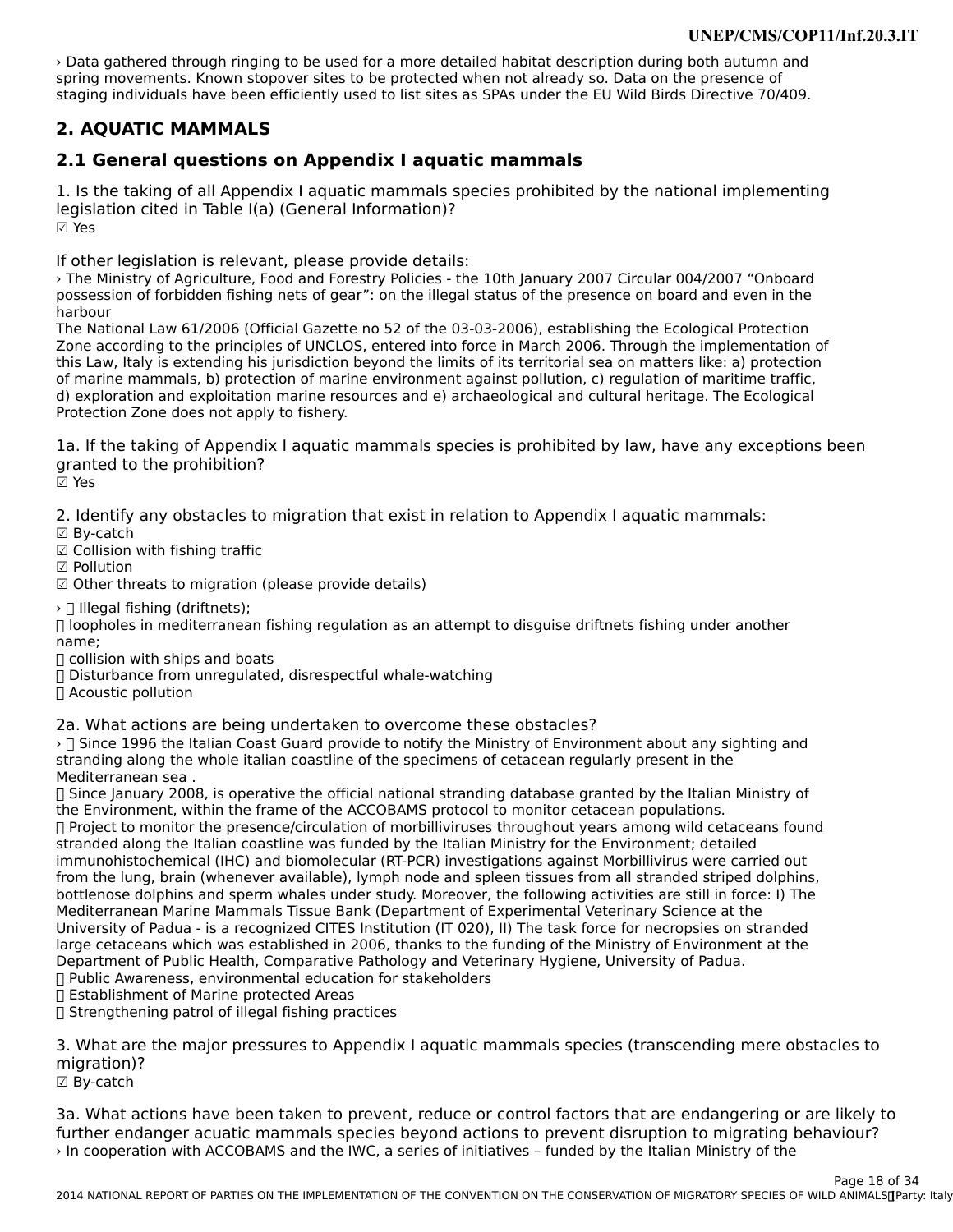#### **UNEP/CMS/COP11/Inf.20.3.IT**

Environment - to investigate and suggest mitigation measures for the risk of collision in the Mediterranean, particularly in the Pelagos Sanctuary has been developed. One of the first aims of this initiative is to improve particularity in the relagos Sanctuary has been developed. One or the mist alms of this initiative is to<br>and increase the dataset for the Mediterranean basin and raise public and institutional awareness. A and increase the dataset for the Mediterranean basin and raise public and institutional awareness. A<br>dedicated web site (www.tethys.org/collisioni/) presents latest updated information about ship strikes, helps disseminate public awareness materials to inform ship crews and the general public and includes reporting forms. This regional database is compatible with the global IWC database and the Mediterranean data will forms. This regional database is compatible with the global two database and the Mediterranean data will<br>form an integral part of it. An important component is also the collaboration among shipping companies, port form an integral part of it. An important component is also the conaboration among sinpping compa<br>authorities and scientists, along with the provision of public information on reporting. The available difformation for the Mediterranean Sea is sparse. Reliable estimated of fatality rates and associated<br>information for the Mediterranean Sea is sparse. Reliable estimates of fatality rates and associated information are essential to assess impacts at the population level and design effective mitigation measures. Preliminary qualitative maps to assess areas where ship strike risk may be high in the Mediterranean Sea have been produced, overlapping naval traffic - obtained from AIS data and from ferry routes - and large nave been produced, ovenapping i<br>whales" known preferred habitats.

- In all waters belonging to Pelagos sanctuary, fast speed motorboat and jet sky competions have been banned, also though Municipalities partenership;

- Establishment or CERT - Cetaceans Emergency Reponse Team at Padua University – National intervention - Establishment of CENT - Cetaceans Emergency Reponse Team at Faqua Oniversity – National litterve<br>Unit for stranded live cetaceans, mass stranding and for dead specimens weightinh more than 1 ton;

Establishment of National database of cetacean's stranding at Padua Universiti (BDS) and Natural History Museum in Milan;

Enahancement of Tissue bank of marine Mammals at Padua (MMMTB);

•Drafting and adoption of national Guidelines on cetacean stranding's management;

- Establishment of National network on cetacean's stranding, together with Helath Ministry and Scientific - Establishment or National<br>Institutions (Re.Na.S.M.M.);

•Implementation of several monitoring projects on cetacean species and on anthopic pressure as below indicated:

3b. Please report on the progress / success of the actions taken. SD: Tiedse Teport on the progress / success of the actions taken.<br>> -[pint management (with Health Ministry) on mass death of striped dolphins in period January-April 2013 in Thyrrenian sea;

-<br>Project "Emerging problem of microplastic in the Mediterranean: potetnial impact on finwhale as environmental impact model: First year. Siena University;

-<br>Project Progetto "Emerging problem of microplastic in the Mediterranean: potetnial impact on finwhale as -groject Frogetto "Emerging problem of inicroplastic in the Mediterranean. potetinal impact on iniwhale as<br>environmental impact model: First year. Siena University; Second year. These two project have demonstrated a microplastic concentration similar to the Atlantic gyre;

-<br>Project "Collision between big cetaceans and vessels in the Medterranean: problem assessement and definition of mitigation measures and conservation actions" – Tethys Research Institute

-<br>Project "New Aerial Surveys in the Central and Southern Tyrrhenian Sea" (followinf mass death of striped יז oject<br>dolphins);

- Progetto "Contaminanti Ambientali e relativi effetti sul sistema nervoso centrale e sul sistema immunitario nei Cetacei spiaggiati, le Sentinelle del Mare" – Università di Teramo (a seguito della morìa di stenelle, primo progetto al mondo su Morbillivirus, Toxoplsma e Brucella nei delfini)

-<br>Project "Ditribtuion analysis, absolute abundance and abundance ratio of Sperm whale (Physeter macrocephalus), Risso's dolphin (Grampus griseus) and Cuvier's beaked walhe (Ziphius cavirostris) in Pelagos sanctuary considering environmental changes deriving form humane activities" – Politecnico di Milano (first project ever in the Mediterranean for these species)

-<br>Project "Enahncment and integration of operational structures linked to the establishment of Network for stranded cetaceans" - Padua University

### **2.2 Questions on specific Appendix I aquatic mammals**

2.2 Questions on specific Appendix I aquatic mammars<br>In the following section, using the table format below, please fill in each Appendix I aquatic mammals species for which your country is considered to be a Range State. Please complete each table as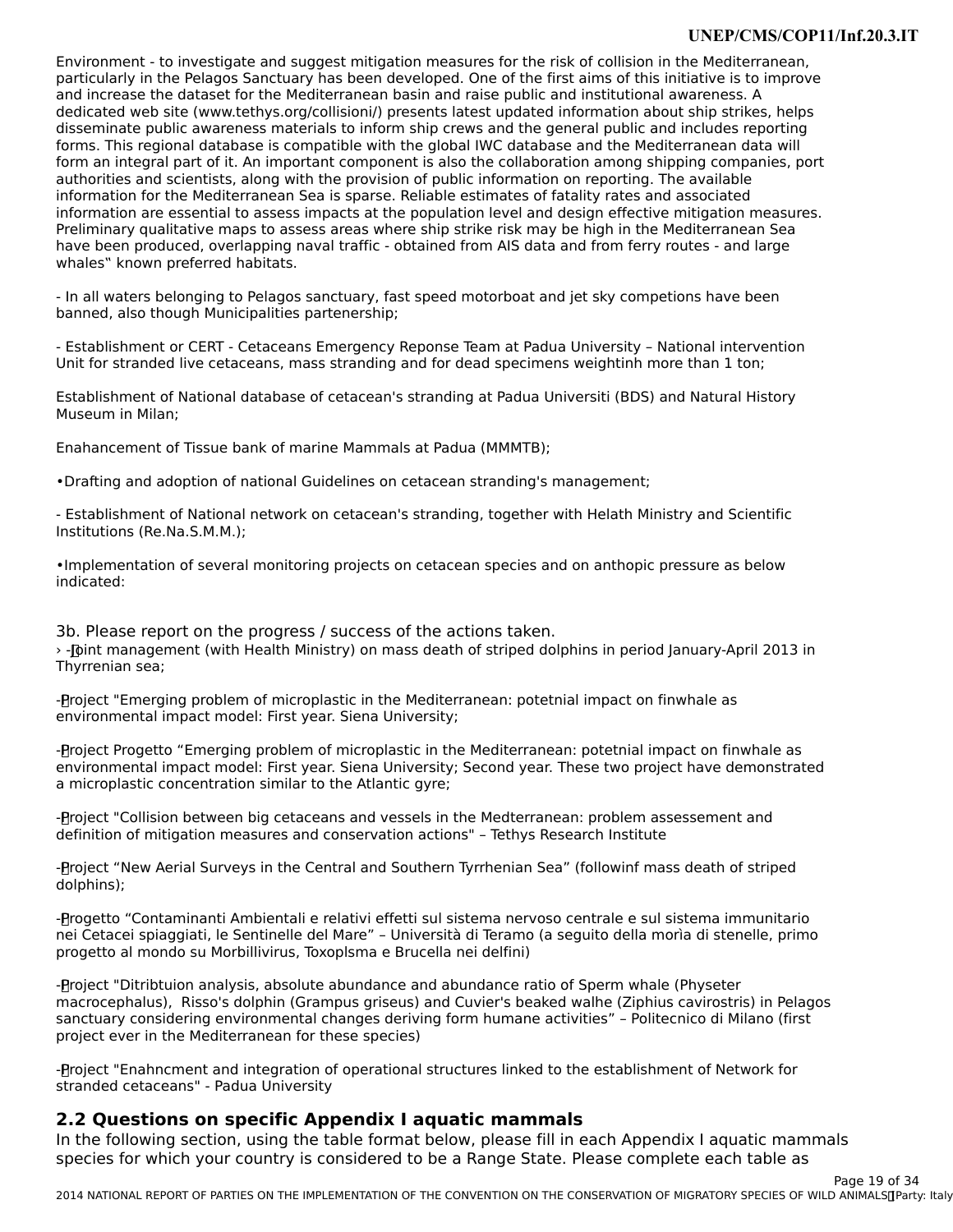appropriate, providing information in summary form. Where appropriate, please cross-reference to appropriate, providing information in summary form. Where appropriate, please cross-reference to<br>information already provided in national reports that have been submitted under other conventions (e.g. Convention on Biological Diversity, Ramsar Convention, CITES). (Attach annexes as necessary.)

#### **Species name: Physeter macrocephalus**

1. Please provide published distribution reference:

› Notarbartolo di Sciara G., Frantzis A., Bearzi G., Reeves R.R. 2006. Sperm whale Physeter macrocephalus (Mediterranean subpopulation). Pp. 48-56 in Reeves R., Notarbartolo di Sciara G. (compilers and editors). (Mediterranean Subpopulation). Tp: 40-50 in Reeves R., Notarbartolo di Sciara G. (Complets and e<br>The status and distribution of cetaceans in the Black Sea and Mediterranean Sea. IUCN Centre for Mediterranean Cooperation, Malaga, Spain.

2a. Summarise information on population size (if known): ☑ stable

3. Indicate and briefly describe any activities that have been carried out in favour of this species in the 3. muicate and brieny describe any activities that have been carried out in favour or this spectrum.<br>reporting period. (Please provide the title of the project and contact details, where available):

☑ Research

☑ Identification and establishment of protected areas

☑ Monitoring

☑ Education / awareness rising ☑ Habitat restoration

### **Species name: Delphinus delphis (Mediterranean population)**

1. Please provide published distribution reference:

› Bearzi G. 2006. Short-beaked common dolphin Delphinus delphis (Mediterranean subpopulation). 2003 Assessment. Pp. 130-136 in Reeves R.,

Notarbartolo di Sciara G. (compilers and editors).The status and distribution of cetaceans in the Black Sea and Mediterranean Sea. IUCN Centre for Mediterranean Cooperation, Malaga, Spain.

2a. Summarise information on population size (if known): ☑ decreasing

3. Indicate and briefly describe any activities that have been carried out in favour of this species in the strain the species in the species of the property of the property of the species of the property of the projection reporting period. (Please provide the title of the project and contact details, where available): ☑ Research

☑ Monitoring

☑ Education / awareness rising

### **Species name: Balaenoptera physalus**

1. Please provide published distribution reference:

› Notarbartolo di Sciara G., Panigada S. 2006. Fin whale Balaenoptera physalus (Mediterranean subpopulation). Pp. 11-15 in Reeves R.R., Notarbartolo di Sciara G. (compilers and editors). The status and distribution of cetaceans in the Black Sea and Mediterranean Sea. IUCN Centre for Mediterranean Cooperation, Malaga, Spain.

2a. Summarise information on population size (if known): ☑ unclear

2b. Summarise information on distribution (if known): ☑ stable

3. Indicate and briefly describe any activities that have been carried out in favour of this species in the procession the reporting period. (Please provide the title of the project and contact details, where available):

☑ Research

⊠ Research<br>☑ Monitoring

☑ Education / awareness rising

### **Species name: Monachus monachus**

2a. Summarise information on population size (if known):  $\boxtimes$  not known

› Single sightings are reported sporadically along Sardinian coasts, the lesser Sicilian islands and southeastern Italy. There is no information on reproductive activity along Italian coastsItaly. There is no information on reproductive activity along Italian coasts

2014 NATIONAL REPORT OF PARTIES ON THE IMPLEMENTATION OF THE CONVENTION OF THE CONSERVATION OF MIGRATORY SPECIES OF WILD ANIMALS INCLUDED Page 20 of 34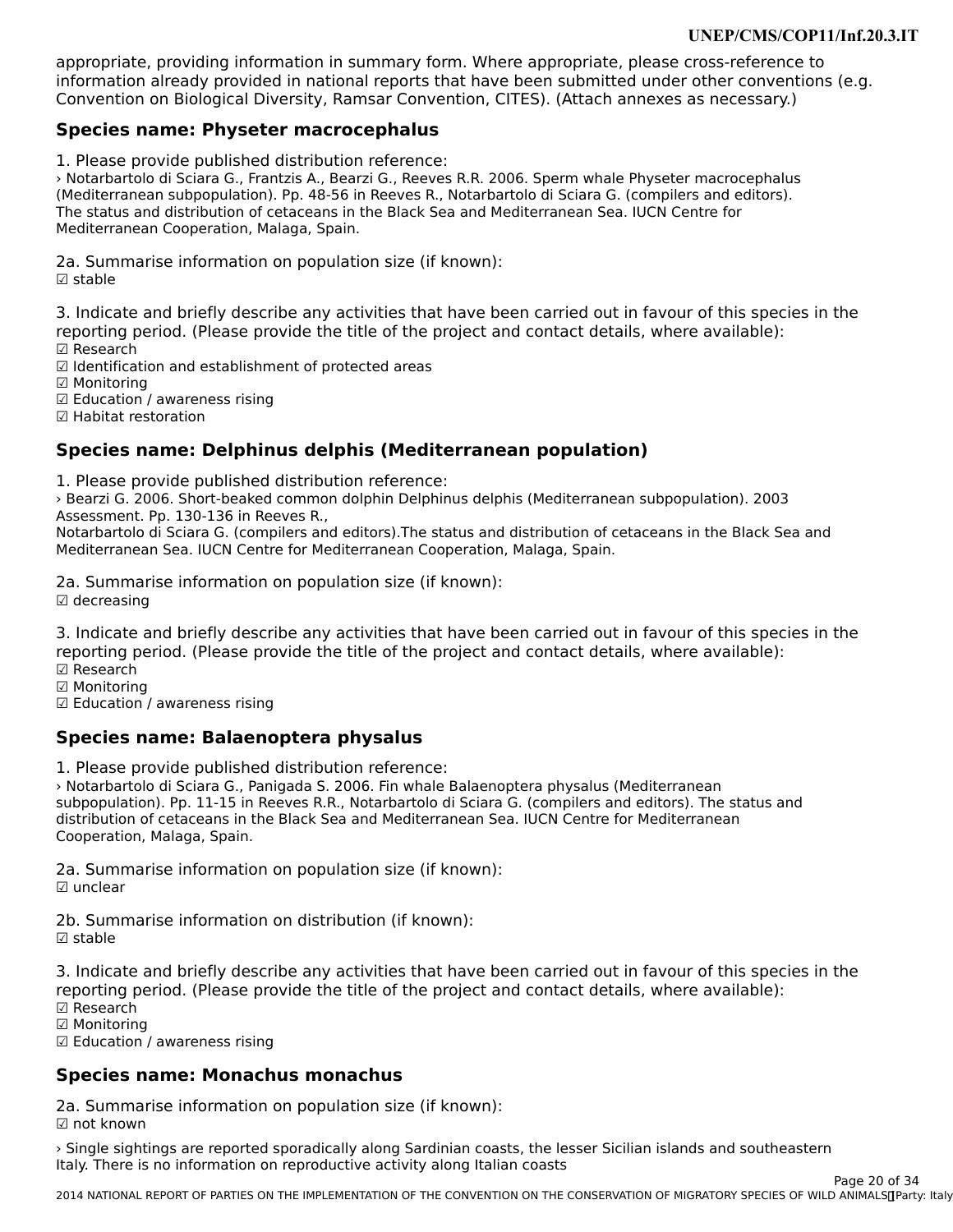2b. Summarise information on distribution (if known):☑ not known

› Single sightings are reported sporadically along Sardinian coasts, the lesser Sicilian islands and southeastern If ally example signitings are reported sporadically along addition coasts, the let

3. Indicate and briefly describe any activities that have been carried out in favour of this species in the procession the reporting period. (Please provide the title of the project and contact details, where available): reporting period: (i lease pro<br>☑ Education / awareness rising

#### **3. REPTILES**

### **3.1 General questions on Appendix I reptiles**

1. Is the taking of all Appendix I reptiles species prohibited by the national implementing legislation cited in<br>Table 1(a) (General Information)? Table I(a) (General Information)? ☑ Yes

1a. If the taking of Appendix I reptiles species is prohibited by law, have any exceptions been granted to Ia. If the taking<br>the prohibition?

☑ Yes

If Yes, please provide details (Include the date on which the exception was notified to the CMS Secretariat pursuant to CMS Article III(7):

parsuality to this Article in (7).<br>
Execording to Habitat Directive, the exceptions have been granted by the competent authority for: relevant<br>
in the competent authority for the fauna protection; public healt and safety; ualitages prevention, nora or other radiia protection, public fieati and safety, scientific research, environmental education.

2. Identify any obstacles to migration that exist in relation to Appendix I reptiles species:

☑ By-catch

☑ Pollution

3. What are the major pressures to Appendix I reptiles species (transcending mere obstacles to migration)?  $\boxtimes$  Destruction of nesting beaches

3a. What actions have been taken to prevent, reduce or control factors that are endangering or are likely to further endanger reptiles species beyond actions to prevent disruption to migrating behaviour? › -Environmental education to aware tourists and fishermen; **-Lilvilorimental education to aware tourists and i**<br>-Monitoring and management of the nesting sites;

3c. Describe any factors that may limit action being taken in this regard: › Lacking of collaboration among stakeholders involved into conservation and management of marine turtles.

### **3.2 Questions on specific Appendix I reptiles**

In the following section, using the table format below, please fill in each Appendix I reptiles species for<br>which your country is considered to be a Banne State. Please consulate as the ble as appropriate, which your country is considered to be a Range State. Please complete each table as appropriate, which your country is considered to be a Kange State. Frease complete each table as appropriate,<br>providing information in summary form. Where appropriate, please cross-reference to information already Biological Diversity, Ramsar Convention, Ramsar Convention, C.G. Convention, C.G. Convention, C.C. Convention, Biological Diversity, Ramsar Convention, CITES). (Attach annexes as necessary.)

### **Species name: Chelonia mydas**

2a. Summarise information on population size (if known): ☑ unclear

2b. Summarise information on distribution (if known): ∠p. ∋um<br>☑ unclear

3. Indicate and briefly describe any activities that have been carried out in favour of this species in the 3. muicate and brieny describe any activities that have been carried out in favour or this spectrum.<br>reporting period. (Please provide the title of the project and contact details, where available): ☑ Monitoring

› WWF Italy, project: Monitoring of marine Turtles at national scale. ☑ Other☑ Other

› CTS, project: Marine turtles conservation by means of CTS rescue centres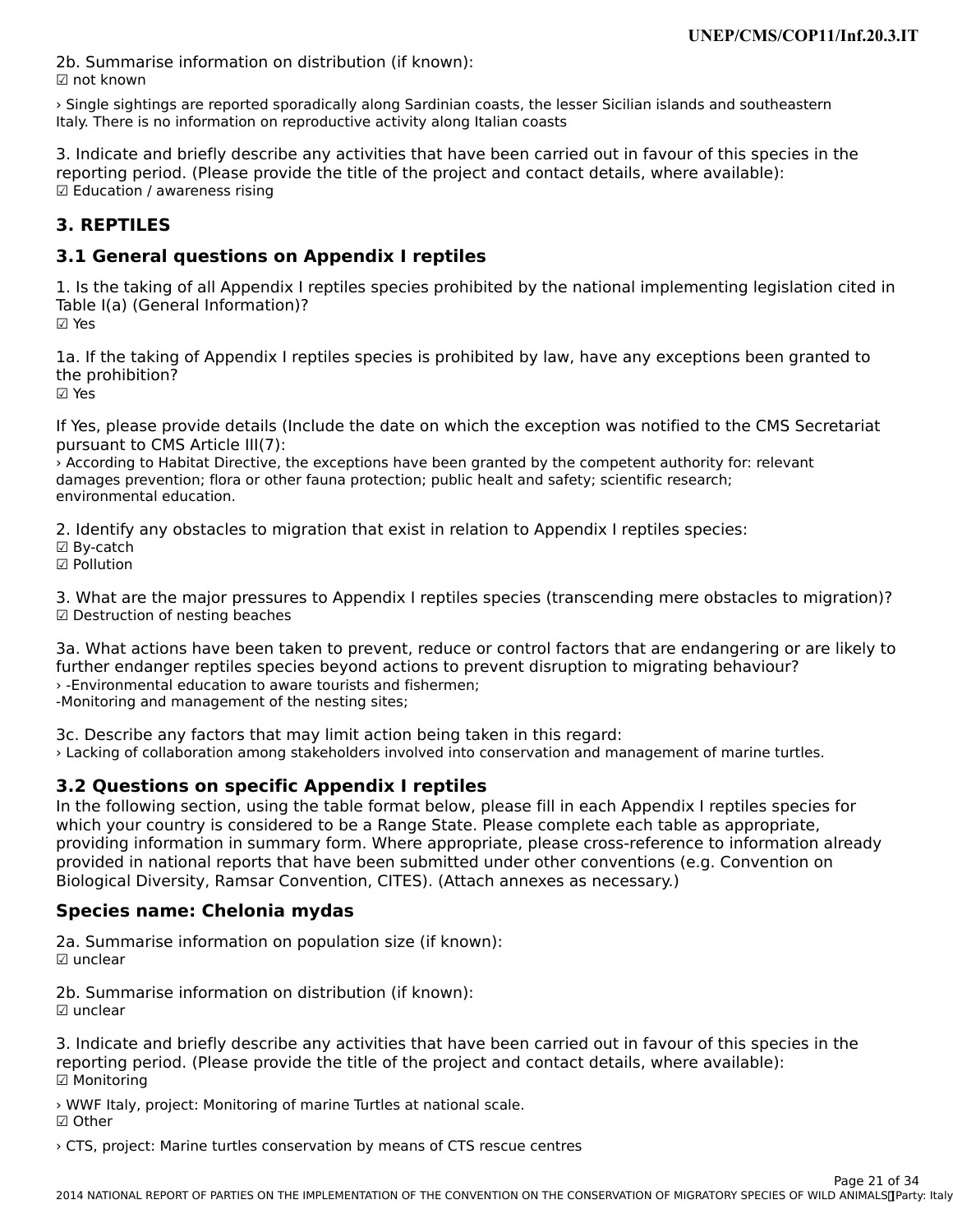#### **Species name: Caretta caretta**

1. Please provide published distribution reference:

› Bentivegna F., Paglialonga A. 1998 Status of the sea turtles in the Gulf of Naples and preliminary study of migration. Proceedings of the Seventeenth Annual Sea Turtle Symposium. NOAA Tech Memo. NMFS-SEFCS-415:141-144.

415.141-144.<br>Carreras C., Pont S., Maffucci F., Pascual M., Barcelo´A., Bentivegna F., Cardona L., Alegre F., SanFelix M., Fernandez G., Aguilar A. 2006 Genetic structuring of immature loggerhead sea turtles (Caretta caretta) in the Mediterranean Sea reflects water circulation patterns. Marine Biology 149: 1269–1279

Mediterranean Sea renects water chiculation patterns. Manne Biology 149. 1209–1279<br>Casale P., Nicolosi P., Freggi D., Turchetto M., Argano R. 2003. Leatherback turtles (Dermochelys coriacea) in Italy and in the Mediterranean basin. Herpetological Journal 13:135-139

Casale P., Laurent L., De Metrio G. 2004. Incidental capture of marine turtles by the Italian trawl fishery in the north Adriatic Sea. Biological Conservation 119(3):287-295. 235

Casale P., Cattarino L., Freggi D., Rocco M., Argano R. 2007. Incidental catch of marine turtles by Italian Casale F., Cattarino E., Freggi D., Rocco M., Argano R. 2007. Incluental cattri of marine turtles by its<br>trawlers and longliners in the central Mediterranean. Aquatic Conservation: Marine and Freshwater Ecosystems 17: 686-701

Casale P. 2008 Incidental catch of marine turtles in the Mediterranean Sea: captures, mortality, priorities. WWF Italy, Rome.

Casale P., Freggi D., Gratton P., Argano R., Oliverio M. 2008a Mitochondrial DNA reveals regional and interregional importance of the central Mediterranean African shelf for loggerhead sea turtles (Caretta caretta). Scientia Marina, 72(3):541-548

Casale P., Freggi D., Rocco M. 2008b. Mortality induced by drifting longline hooks and branchlines in Casale F., Freggi D., Rocco M. 2006b. Mortality induced by uniting longine hooks and branchines in<br>loggerhead sea turtles, estimated through observation in captivity. Aquatic Conservation: Marine and roggerneau sea turties, estimateu th<br>Freshwater Ecosystems 18: 945–954

Casale, Affronte M., et al. 2010. Sea turtle strandings reveal high anthropogenic mortality in Italian waters. Aquatic Conservation: marine and freshwater ecosystems. 20:611-620.

Aquatic Conservation: manne and neshwater ecosystems. 20.011-020.<br>Casale P., Margaritoulis D. 2010 Sea turtles in the Mediterranean: distribution, threats and conservation priorities. Gland, Switzerland, IUCN. 294 pp.

Casale P. 2011 Sea turtle by-catch in the Mediterranean. Fish and Fisheries 12: 299-316.

Casale 1. 2011 Sea turne by-catch in the Meuternanean. Than and Tisheries 12. 299-310.<br>Fortuna et al. 2010 By-catch of cetaceans and other species of conservation concern during pair trawl fishing operations in the Adriatic Sea (Italy).

Fortuna, C.M., Filidei, E. jr. 2011a. Annual Report on the implementation of Council Regulation (EC) 812/2004 - 2010. Rapporto tecnico preparato per il Ministero delle politiche agricole, alimentari e forestali, 10 pagine. Fortuna, C.M., Holcer, D., Filidei, E. jr, Tunesi, L., 2011b Relazione finale del progetto "Valutazione dell'impatto della mortalità causata da attività di pesca su Cetacei e tartarughe marine in Adriatico: primo survey per la della mortalità causata da attività di pesca su cetacer e tartardghe marille in Adriatico. Primo survey per la<br>stima dell'abbondanza" (Prot. MIPAAF DG PEMAC n. 1690 del 10/02/2010 e al Prot. MATTM DPN n. 27623 del 23/12/2009), 51 pagine + Allegati.

Garofalo L., Mingozzi T., Micò A., Novelletto A. 2009 Loggerhead turtle (Caretta caretta) matrilines in the Garofalo L., Mingozzi T., Mico A., Novelletto A. 2009 Euggerhead turtle (Caretta caretta) mathillies in the lo<br>Mediterranean: further evidence of genetic diversity and connectivity. Mar Biol. 156: 2085−2095 Calabria (southern Italy): nest as significant by meaning activity of the negotial three calendaries of a gene<br>Calabria (southern Italy) Calabria (Southern Raly). Hest assignment by means of a genetic implement in Alti vill Congresso Nazionale Societas Herpetologica Italica, pp. 531-536

Gaspari S. 2011 Conservazione e genetica di Caretta caretta nel Mar Adriatico. Relazione Finale presentata all'ISPRA. Università degli Studi di Firenze, Dipartimento di Biologia Evoluzionistica. 17 pp.

Guglielmi P., Di Natale, A. & Pelusi, P. 2000. Effetti della pesca col palangaro derivante sui grandi pelagici e sugnemi r., Di Natale, A. & Felusi, F. 2000. Lifetti della pesca coi palangalo derivante sui grandi pelagici e<br>sulle specie accessorie nel Mediterraneo centrale. Rapporto al Ministero per le Politiche Agricole e Forestali. sune specie (<br>DGPA Roma.

Lauriano, G., Panigada, S Casale, P., Pierantonio, N G. P. Donovan. 2011. Aerial survey abundance estimates ofLauriano, G., Fanigada, 5 Casaie, F., Fierantonio, N.G. F. Donovan. 2011. Aeriar survey abundance estimates<br>the loggerhead sea turtle (Caretta caretta) in the Pelagos Sanctuary, Northwestern Mediterranean Sea. Mar the loggerhead sea turtle (t<br>Ecol Prog Ser 437:291-302.

Maffucci F., Kooistra W.H.C.F., Bentivegna 2006 Natal origin of loggerhead turtles, Caretta caretta, in the neritic habitat off the Italian coasts, Central Mediterranean. Biological Conservation, 127:183-189.

Mingozzi T. 2010 Nidificazione della Tartaruga marina Caretta caretta in Italia: sintesi dei dati 2005-2009. Atti Mingozzi I. 2010 Municazione dena Tartaruga marina Caretta caretta<br>VIII Congresso Nazionale Societas Herpetologica Italica, pp. 525-530

vin Congresso Nazionale Societas Herpetologica Italica, pp. 525-550<br>Mingozzi T., Masciari G., Paolillo G., Pisani B., Russo M., Massolo A. 2007. Discovery of a regular nesting area of Mingozzi T., Mascian G., Faolino G., Fisani B., Russo M., Massolo A. 2007. Discovery of a regular nesting are<br>loggerhead turtle Caretta caretta in southern Italy: a new perspective for national conservation. Biodivers. Conserv.16:3519-3541

Orsi Relini L., Palandri G., Garibaldi F., Cima C. 1999 Longline swordfish fishery in the Ligurian Sea: eight years of observvation on target and bycatch species. Collective Volume of Scientific Papers ICCAT 49: 146-150 of observation on target and bycaten species. Collective volume of scientific rapers ICCAT 49. 140-150<br>STECF 2005 Commission Staff working paper. Report of the scientific, technical and economic committee for fisheries. STECF opinion on the Report of the First Meeting of the Subgroup on By-catches of turtles in the EU Longline Fisheries (SGRST/SGFEN 05-01) November, 2005

Longinie Tisheries (SGRST/SGFLN 05-01) November, 2009<br>SWOT Database Online. DiMatteo, A., Fujioka, E., Wallace, B., Hutchinson, B., Cleary, J., Halpin, P. Data provided by the Swother cannot be a seamap and the seamap. The changes in particular nesting sites, world wide<br>Web electronic sublication. Http://seamap.env.duke.edu/sunt Web electronic publication. Http://seamap.env.duke.edu/swot

web electronic publication. Tittp.//seamap.env.uuke.euu/swot<br>Tomas J., Formia A., Fernandez M., Raga J.A. 2003 Occurrence and genetic analysis of a Kemps Ridley sea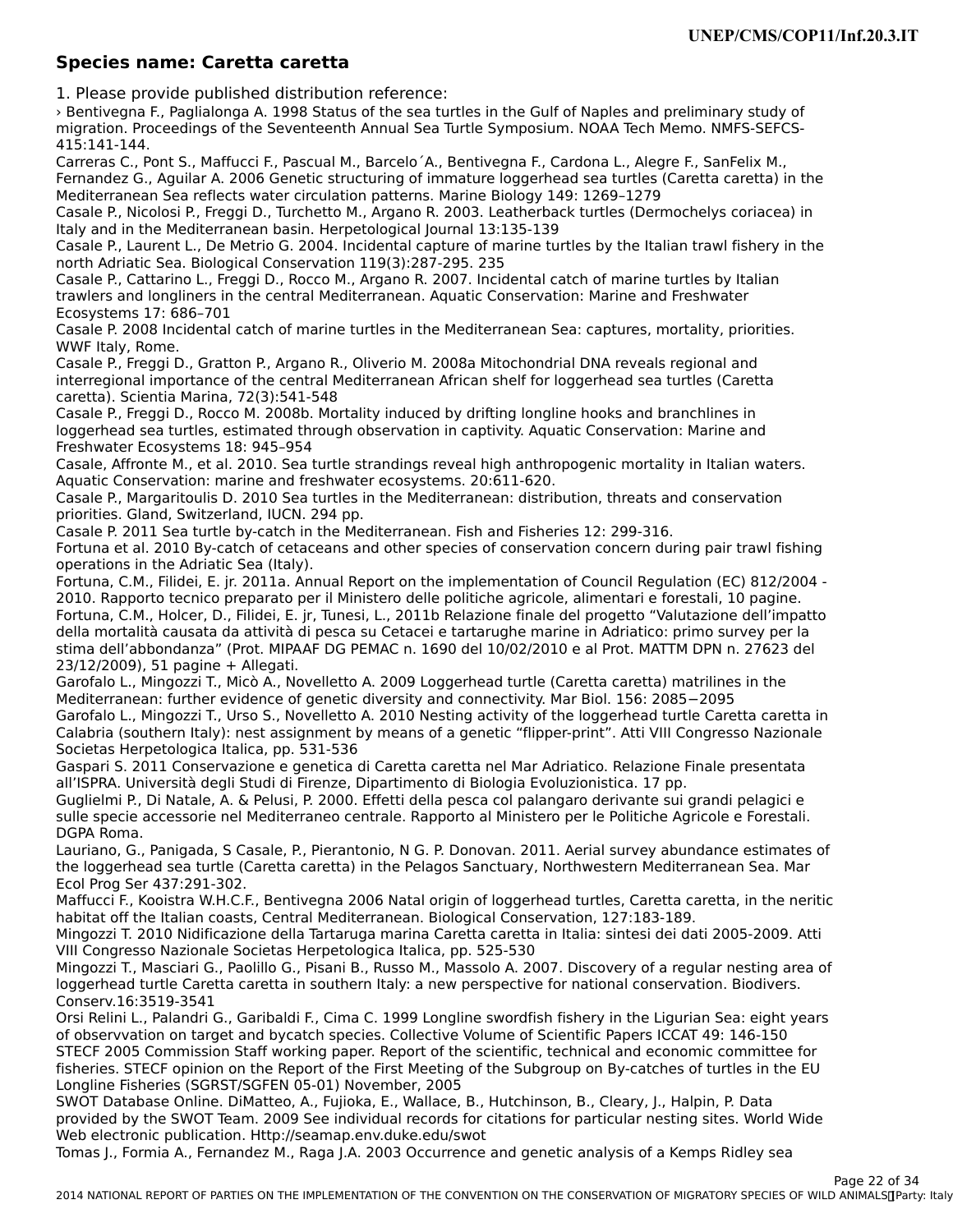turtle (Lepidochelys kempii) in the Mediterranean Sea. Sci. Mar., 67 (3): 367-369.

2a. Summarise information on population size (if known): ☑ not known

2b. Summarise information on distribution (if known): ☑ not known

3. Indicate and briefly describe any activities that have been carried out in favour of this species in the 3. muicate and brieny describe any activities that have been carried out in favour or this spectrum.<br>reporting period. (Please provide the title of the project and contact details, where available): ☑ Research

› a) Università di Roma "La Sapienza", project: Biology, ecology and conservation of Caretta caretta in central Mediterranean. b) Universtià degli Studi di Torino, projects: 1. Relationships between bycatch and feed behaviour in Caretta caretta. 2. Fishing effects on Mediterranean population of Caretta caretta. 3. Hormonal methods for the sex determination of Caretta caretta. ☑ Monitoring

› a) University of Calabria, project TARTACare Calabria". b) WWF Italy, project: Monitoring of marine turtles at national scale. c) Soc. Coop. Monitoraggio delle Risorse Naturali, project: Monitoring of Caretta caretta in national scale. c) Soc. Coop. Monitoraggio delle Kisorse Naturali, project. Monitoring of Caretta care<br>Eolian Islands. c) Università degli Studi di Torino, project: Monitoring of Caretta caretta"s nesting in<br>Lampedus (Sici Lampedusa Island (Sicily).

☑ Other

› CTS; project: Marine turtles conservation by means of CTS rescue centres

#### **Species name: Lepidochelys kempii**

2a. Summarise information on population size (if known): ☑ unclear

2b. Summarise information on distribution (if known): ☑ unclear

#### **Species name: Dermochelys coriacea**

2a. Summarise information on population size (if known): ☑ unclear

2b. Summarise information on distribution (if known): ☑ unclear

3. Indicate and briefly describe any activities that have been carried out in favour of this species in the 3. muicate and brieny describe any activities that have been carried out in favour or this spectrum.<br>reporting period. (Please provide the title of the project and contact details, where available): ☑ Monitoring

› WWF Italy, project: Monitoring of marine Turtles at national scale. ☑ Other

› CTS, project: Marine turtles conservation by means of CTS rescue centres

#### **5. FISH**

### **5.1 General questions on Appendix I fish species**

1. Is the taking of all Appendix I fish species prohibited by the national legislation listed as being 1. is the taking of all Appendix I half species promoted by the<br>implementing legislation in Table I(a) (General Information)? ☑ Yes

#### **5.2 Questions on specific Appendix I fish species**

IT QUESTIONS ON SPECTIVE APPENUM ITISH SPECIES<br>In the following section, using the table format below, please fill in each Appendix I fish species, for which your country is considered to be a Range State. Please complete each table as appropriate, providing your country is considered to be a nange state. Thease complete each table as appropriate, providing<br>information in summary form. Where appropriate, please cross-reference to information already provided in national reports that have been submitted under other conventions (e.g. Convention on Biological Diversity, Ramsar Convention, CITES). (Attach annexes as necessary.)Diversity, Ramsar Convention, CITES). (Attach annexes as necessary.)

#### **Species name: Cetorhinus maximus**

1. Please provide published distribution reference: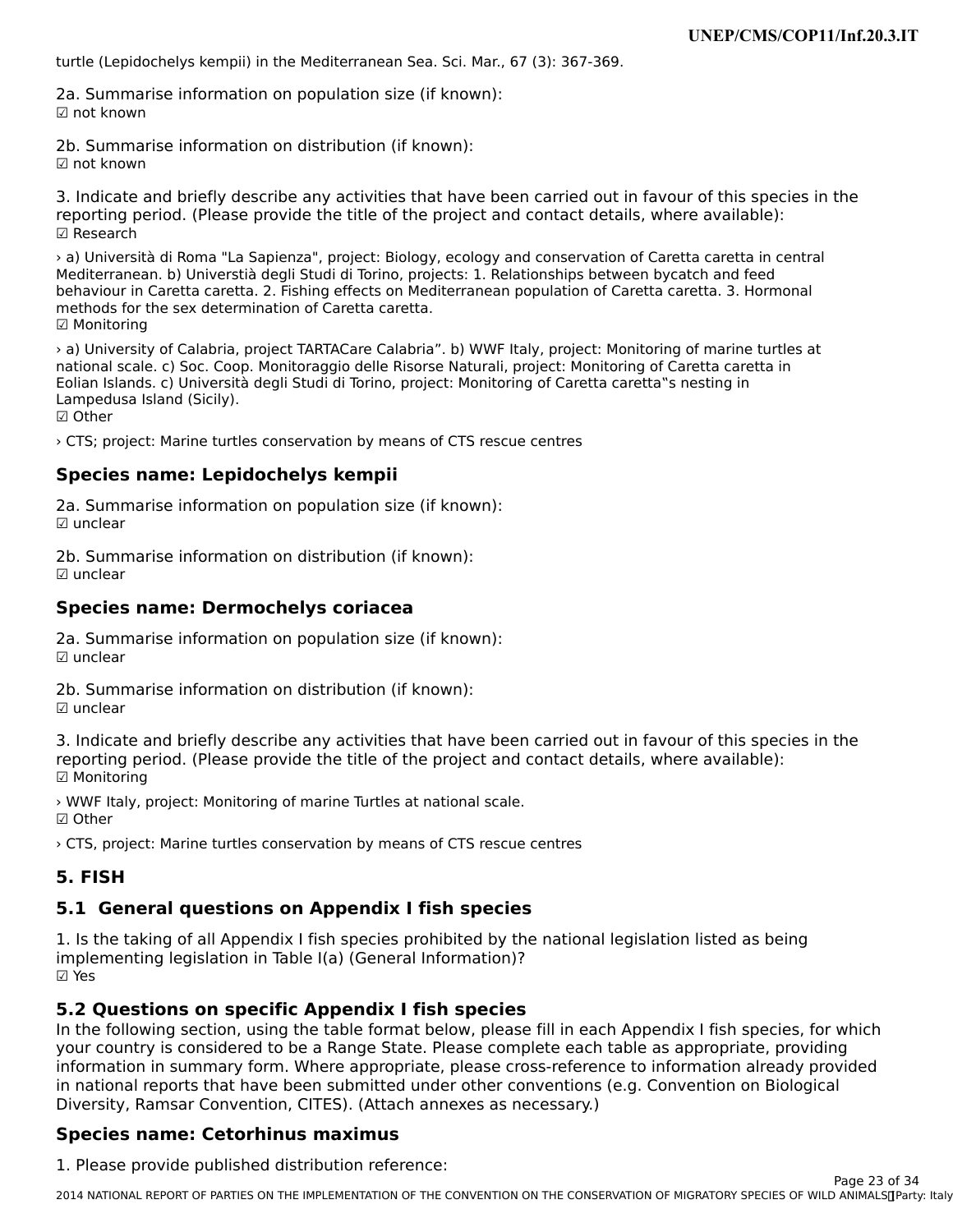› ICRAM 2007 Guidelines to compile a National Action Plan to protect Cartilaginous Fishes

2a. Summarise information on population size (if known): ☑ unclear

› Young specimens have been reported in the Ligurian Sea and north Tyrrhenian Sea

### **Species name: Carcharodon carcharias**

1. Please provide published distribution reference:

› ICRAM 2007 Guidelines to compile a National Action Plan to protect Cartilaginous Fishes

Nursery area in the Sicily channel Once common in Adriatic sea now the species is considered rare

2a. Summarise information on population size (if known): ☑ not known

#### **6. LISTING OF OTHER ENDANGERED MIGRATORY SPECIES IN APPENDIX I**

1. Is your country a Range State for any other endangered migratory species currently listed in Appendix I?

(according to the latest IUCN red data list). N.B.: States in which a species occurs as a vagrant (i.e. not "on its normal migration route") should not be treated as Range States. Please refer to Article 1 of the Convention for clarification. ☑ Yes

If Yes, please provide details:

› Balaenoptera physalus, Pelecanus onocrotalus, Marmaronetta angustirostris,

1a. Is your country taking any steps to propose listing any of these species? ☑ No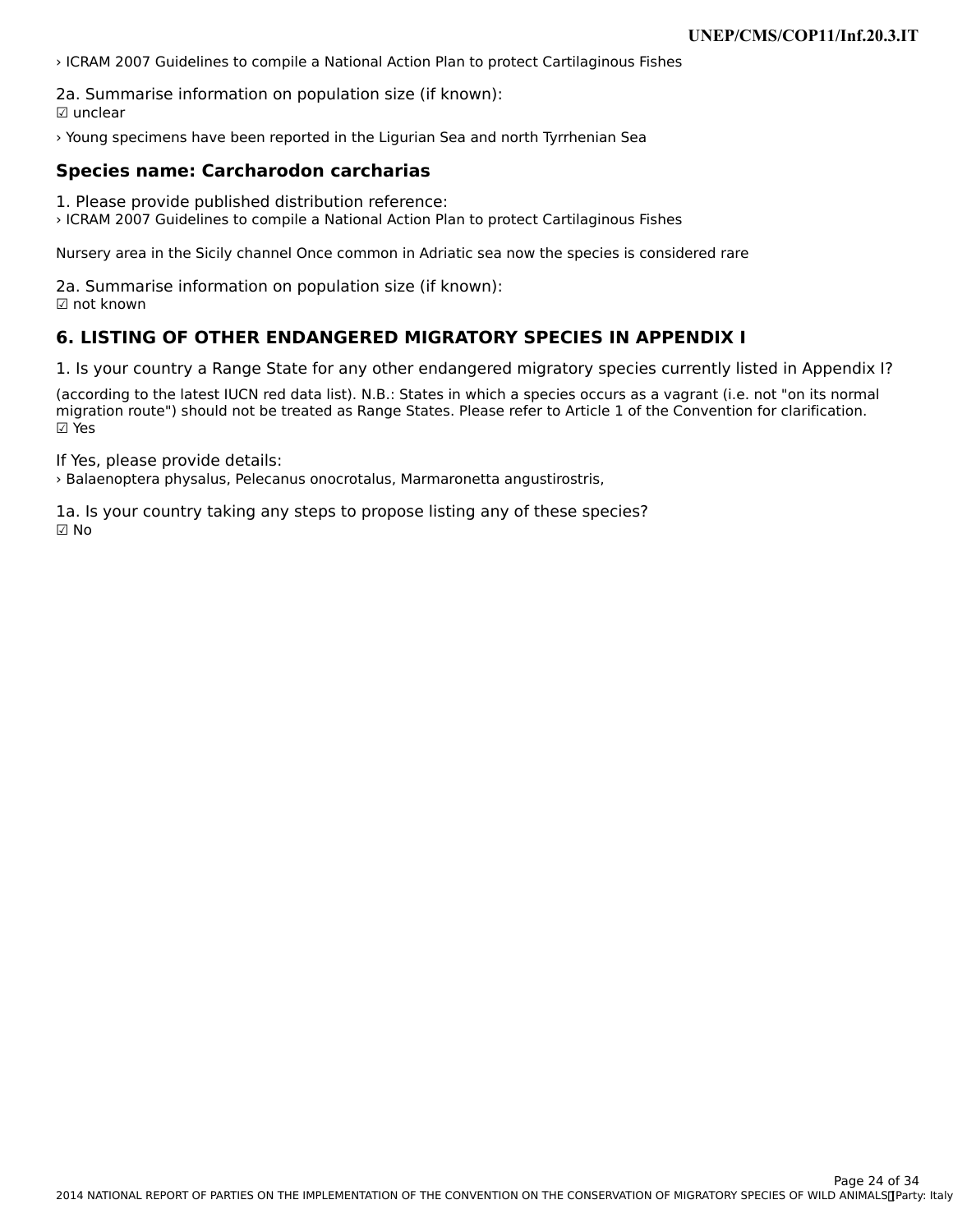# **III. Appendix II Species**

#### **1. INFORMATION ON APPENDIX II SPECIES**

**Information pertaining to the conservation of Appendix II species that are the object of CMS Agreements** will have been provided in periodic Party reports to those instruments. It will suffice therefore to reference will have been provided in periodic rarty reports to those instruments. It will suffice therefore to reference<br>(below), and preferably append, a copy of the latest report that has been submitted to the Secretariat of each of the Agreement/MoUs to which your country is a Party.

### **EUROBATS (1994)**

Date of last report: › November 2013

Period covered:› 2011-2013

### **AEWA (1999)**

Date of last report: › 2012

You have attached the following Web links/URLs to this answer.

[AEWA Report ITALY](http://www.unep-aewa.org/sites/default/files/document/italy_national_report_2009_2011_mop5_0.pdf)

Period covered› 2009-2011

### **ACCOBAMS (2001)**

Date of last report:  $> 2010$ 

Period covered: › 2008-2010

#### **2. QUESTIONS ON CMS AGREEMENTS**

#### **Questions on the development of new CMS Agreements relating to Bird Species**

1. In the current reporting period, has your country **initiated** the development of any CMS Agreements, including Memoranda of Understanding, to address the needs of Appendix II Bird Species ? ☑ No

#### **Questions on the development of new CMS Agreements relating to Marine Mammal SpeciesSpecies**

1. In the current reporting period, has your country **initiated** the development of any CMS Agreements, mentional vientional of onderstanding, to address the needs of Appendix in Marine Marinhar Species :  $\boxtimes$  No

4. Is the development of any CMS Agreement for Marine Mammal Species, including Memoranda of Understanding, planned by your country in the foreseeable future? ☑ No

### **Questions on the development of new CMS Agreements relating to Bat Species**

1. In the current reporting period, has your country **initiated** the development of any CMS Agreements, including Memoranda of Understanding, to address the needs of Appendix II Bat Species ? ☑ No

2. In the current reporting period, has your country **participated** in the development of any new CMS<br>Agreements, including Memoranda of Understanding, which address the conservation needs of Appendix II Agreements, including Memoranda of Understanding, which address the conservation needs of Appendix II Agreements,<br>Bat Species ? ☑ No

4. Is the development of any CMS Agreement for Bat Species, including Memoranda of Understanding,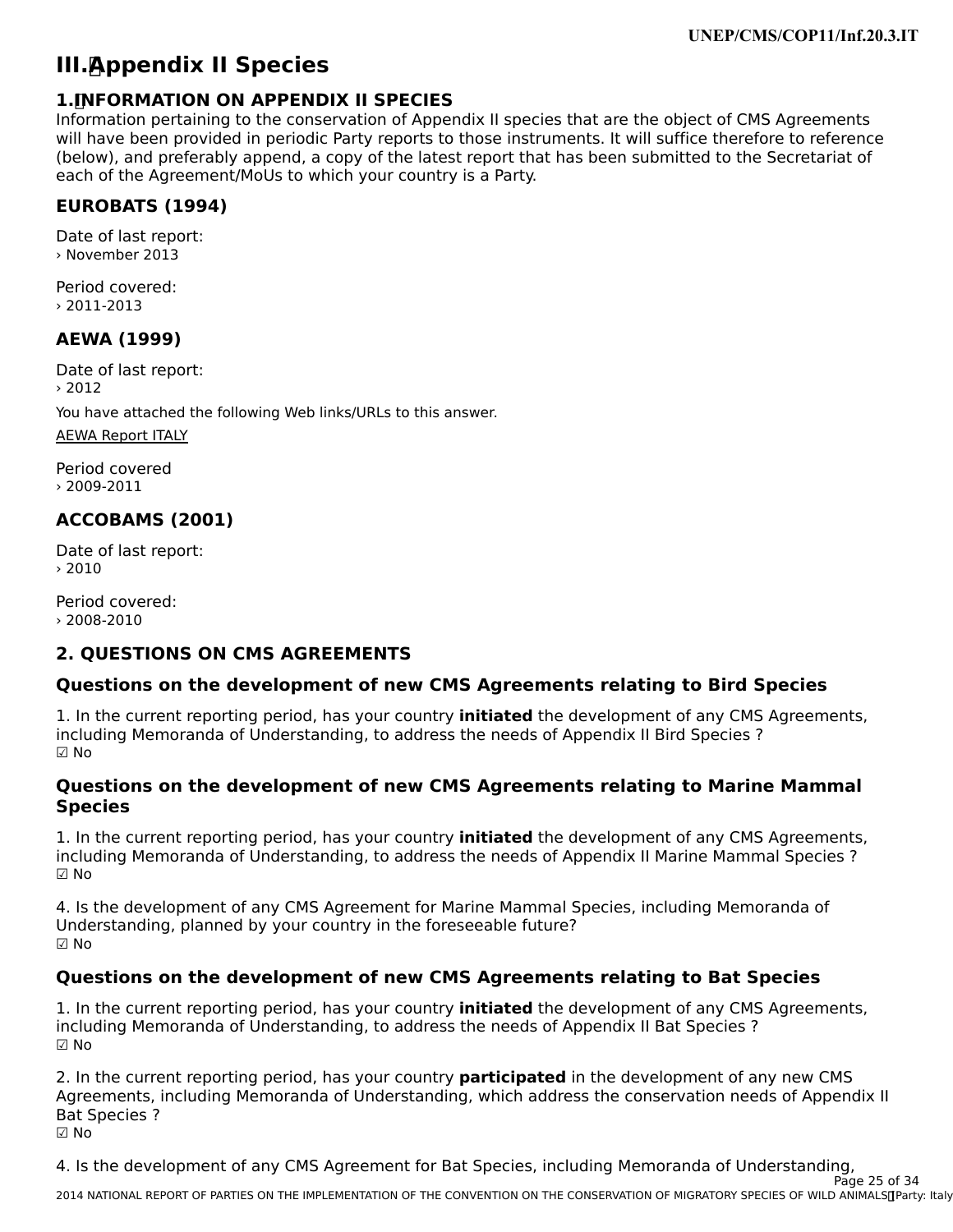planned by your country in the foreseeable future?<br>☑ No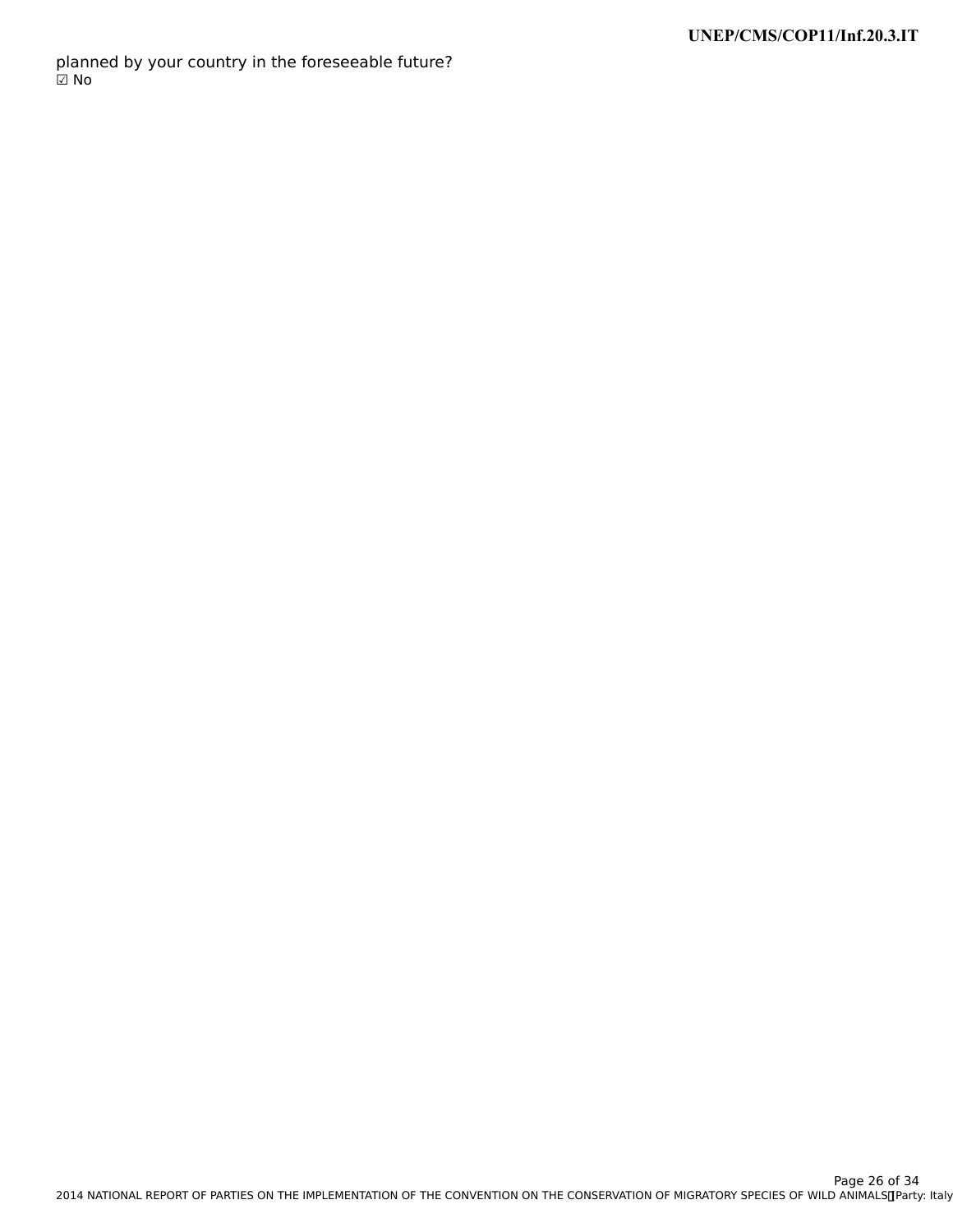# **IV. National and Regional Priorities**

1. What priority does your country assign to the conservation and, where applicable, sustainable use of migratory species in comparison to other biodiversity-related issues mığı acor y<br>☑ Medium

2. Are migratory species and their habitats addressed by your country's national biodiversity strategy or action plan? ☑ Yes

3. Does the conservation of migratory species currently feature in any other national or regional policies/plans (apart from CMS Agreements) ☑ Yes

3.1. If Yes, please provide details:

› CBD; Habitat and Birds Directives; Barcellona Conv; Law 157/92; Pelagos Sanctuary Agreement; International Whaling Commission

### **3a. Do these policies/plans cover the following areas?**

Exploitation of natural resources (e.g. fisheries, hunting, etc.)

Economic development ☑ Yes

Land-use planning ☑ Yes

Pollution control☑ Yes

If Yes, please provide details › Monitoring of debris and microplastic effect on cetaceans

Designation and development of protected areas ☑ Yes

Development of ecological networks ☑ Yes

If Yes, please provide details › Pelagos Municipalities Partnership

Planning of power lines ☑ Yes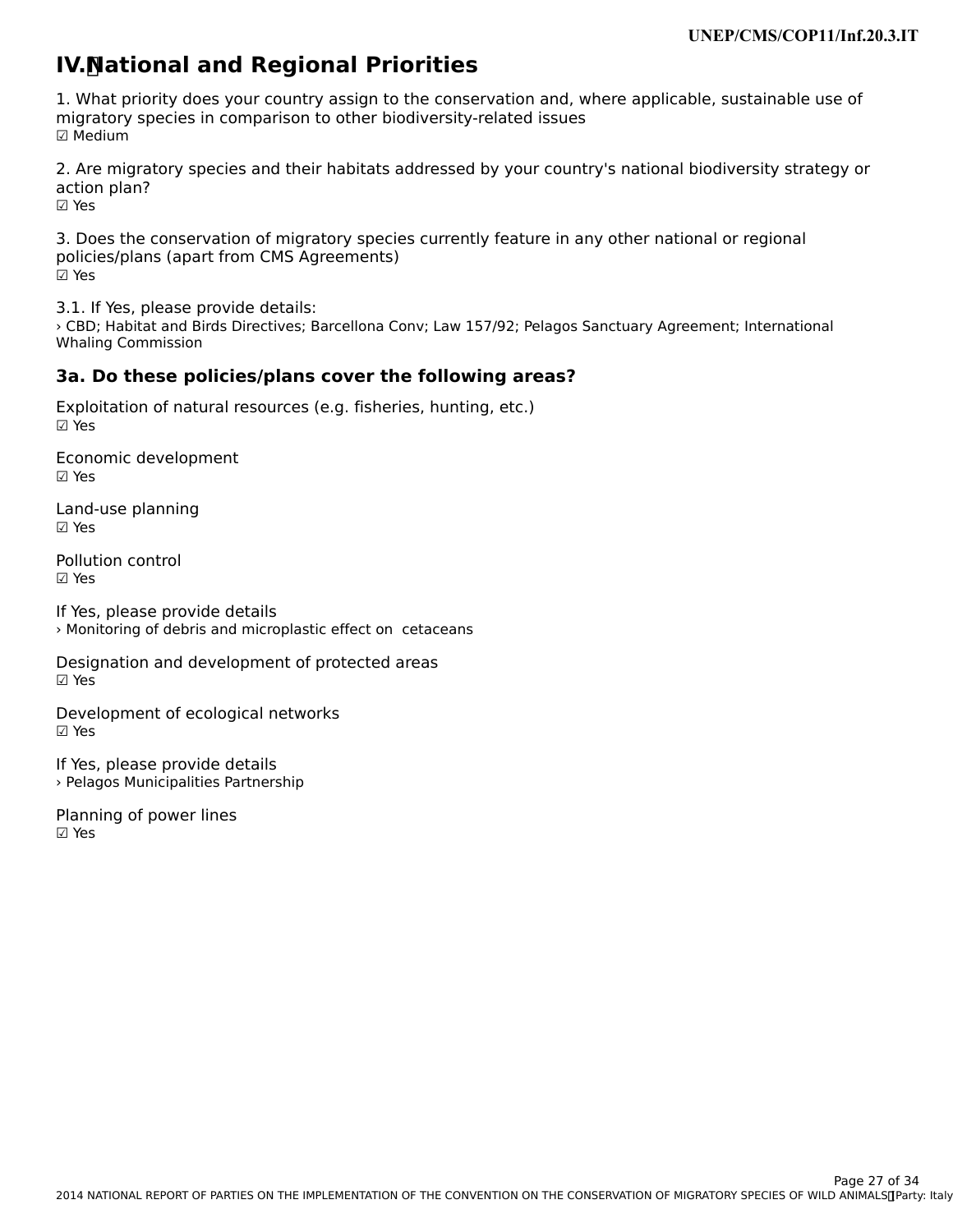#### **V. Protected Areas**

1. Are migratory species taken into account in the selection, establishment and management of protected areas in your country? ur∈u∍<br>☑ Yes

If Yes, please provide details:

› Italian Marine Protected Areas are mostly coastal (with the exception of the International Sanctuary for Mediterranean Cetaceans). Establishment and management of these areas with regards to migratory species mediterration cetacearis). Establishment and management or these areas with regards to inigratory species<br>therefore usually envisages strictly coastal habitat protection such as marine turtle nesting grounds. Some areas have been recognized or proposed as Sites of Community Importance (92/43/EEC Directive) because of areas have been recognized or proposed as sites or community importance (32/43/LLC Directive) because or<br>their importance for mammals conservation (e.g. presence of important bats roosting sites). Some areas have been classified as Special Protection Areas (79/409/EEC Directive) because of their importance as stopover been classified as Special Protection Areas (79/409/LLC Difective) because of their importance as stopover<br>sites for migratory birds. A specific project funded by the Ministry of Envirment to LIPU BirdLife Italy has been carried on to assess the importance of offshore areas as special sites for the conservation of pelagic bird species (e.g., Shearwaters, Storm Petrel Hydrobates pelagicus).

### **1b. Do these protected areas cover the following areas?**

**Terrestrial** ☑ Yes

If Yes, please provide details and include the amount of protected areas coverage and the number of protected areasprotected areas

› Area coverage 3,162,591 ha

Aquatic ☑ Yes

Marine☑ Yes

If Yes, please provide details and include the amount of protected areas coverage and the number of protected areasprotected areas<br>> Area coverage 2,853,034 ha

Pelagos Sactuary surface approximately 9,000,000 ha, shared with France and Monaco

1c. Identify the agency, department or organization responsible for leading on this action in your country: › Ministry of Environment, Land and Sea, Regions and limited to Pelagos also Municipalities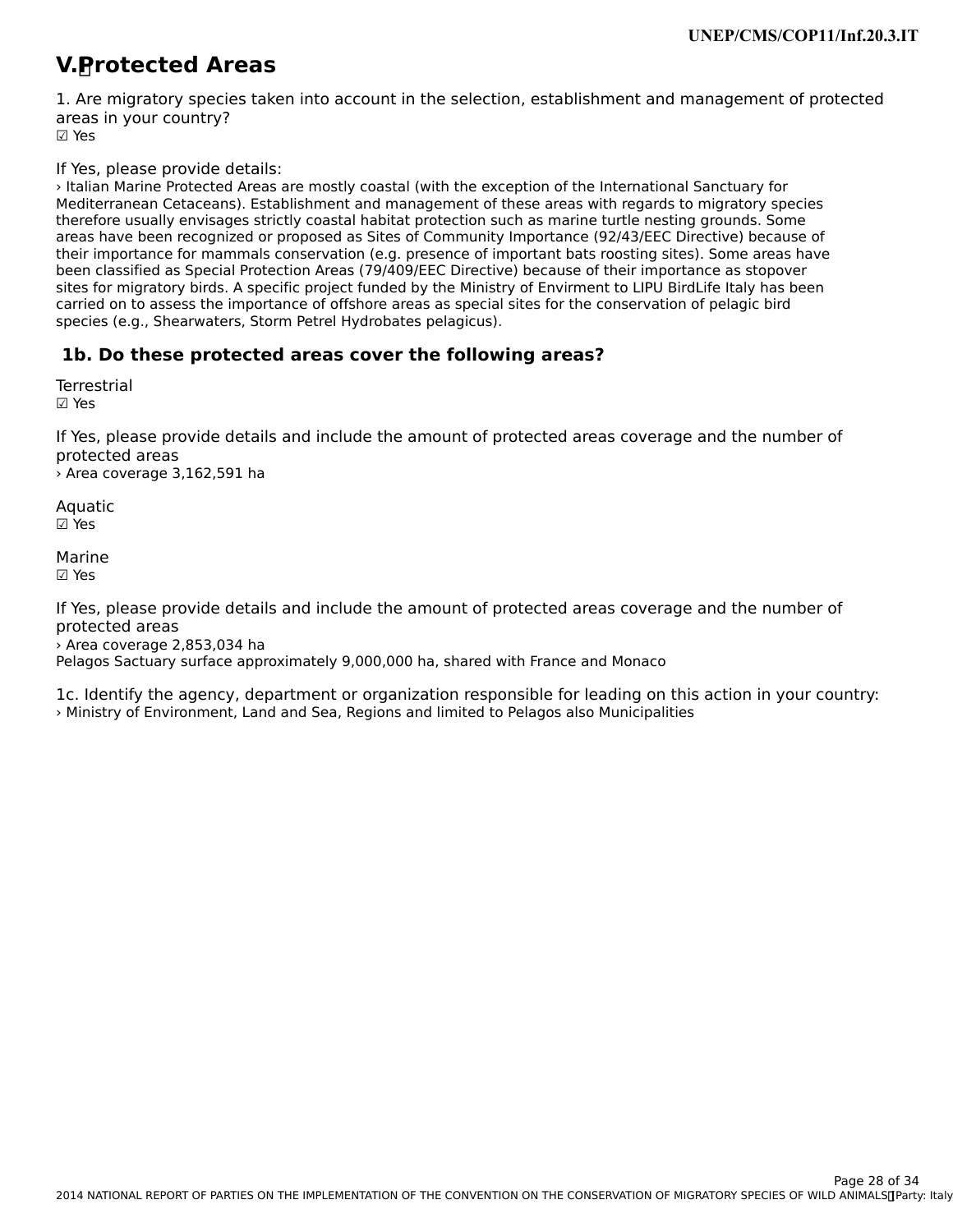# **VI. Policies on Satellite Telemetry**

1. In the current reporting period, has your country undertaken conservation/research projects that use satellite telemetry? ☑ Yes

If yes what is the state of those projects ☑ completed

Please provide details

› • Project "Satellite telemetry apllied to finwhale in the Mediterranean in Pelagos sanctuary (new data on presence during winter). Tethys Institute

presence during winter). Tetriys institute<br>• Project "Satellite Telemetry apl "Telemetria satellitare appled on finwhale in the Mediterranean: finwhale tagging in winter-spring 2013 in Sicily Straits and in Orosei Gulf - IWC

ragging in winter-spring 2013 in Sichy Straits and in Oroser Guir - IWC<br>• "Future": second tagging campaign in summer in Pelagos sanctuary - IWC

Several bird species have been studied with satellite telemetry, e.g.: Egyptian Vulture, Short-toed eagle, Woodcock, Red Kite, Spoonbill, Cory's Shearwater, Yelkoun Shearwater, Audouinii's Gull, Yellow-legged Gull.

2. Are any future conservation/research projects planned that will use satellite telemetry? ☑ Yes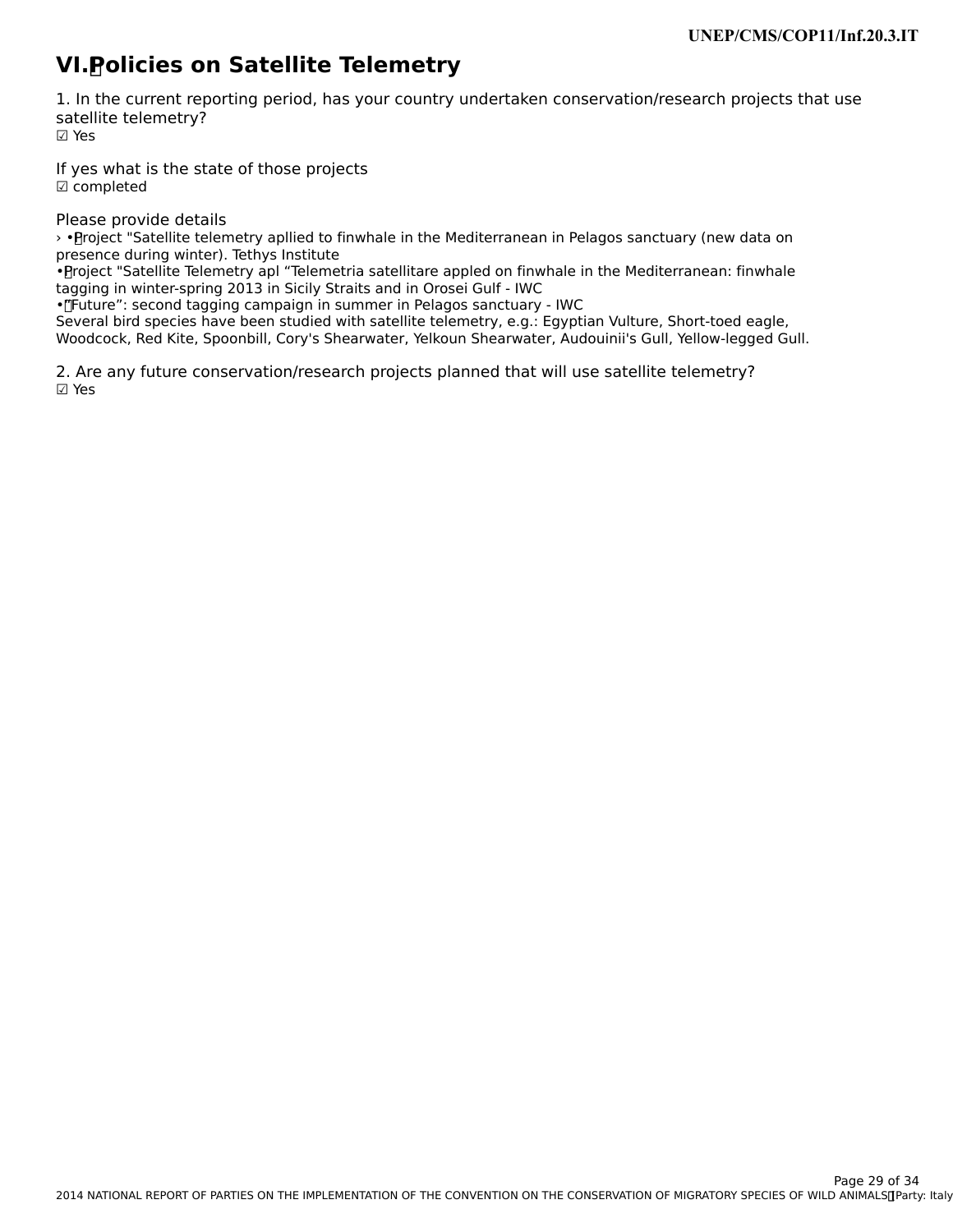# **VII. Membership**

1. Have actions been taken by your country to encourage non- Parties to join CMS and its related Agreements? י⊃ישר<br>D No

1a. Identify the agency, department or organization responsible for leading on this action in your country: › Ministry of Environment, Land and Sea Protection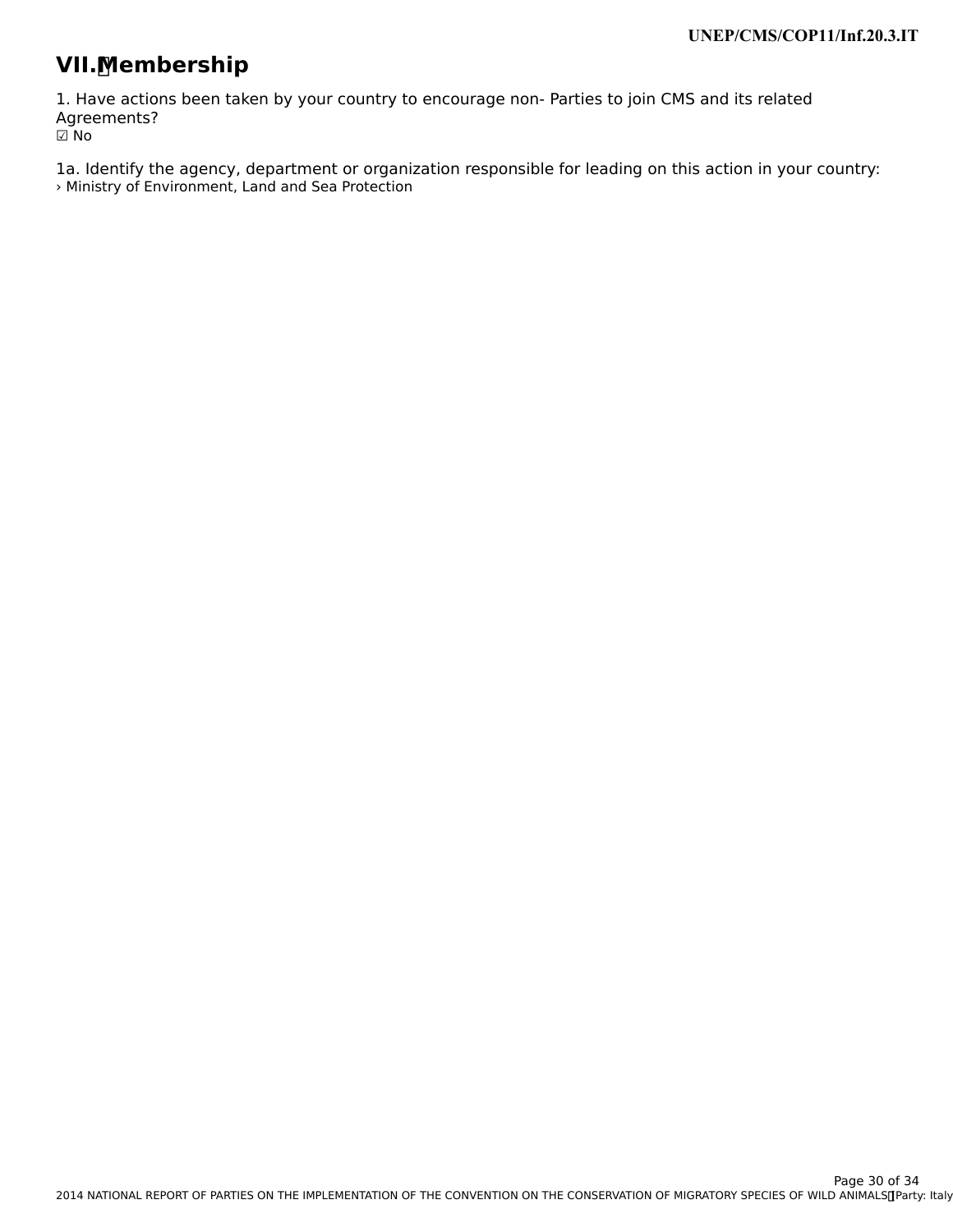# **VIII. Global and National Importance of CMS**

1. Have actions been taken by your country to increase national, regional and/or global awareness of the<br>relevance of CMS and its global importance in the context of biodiversity conservation?  $\boxdot$  No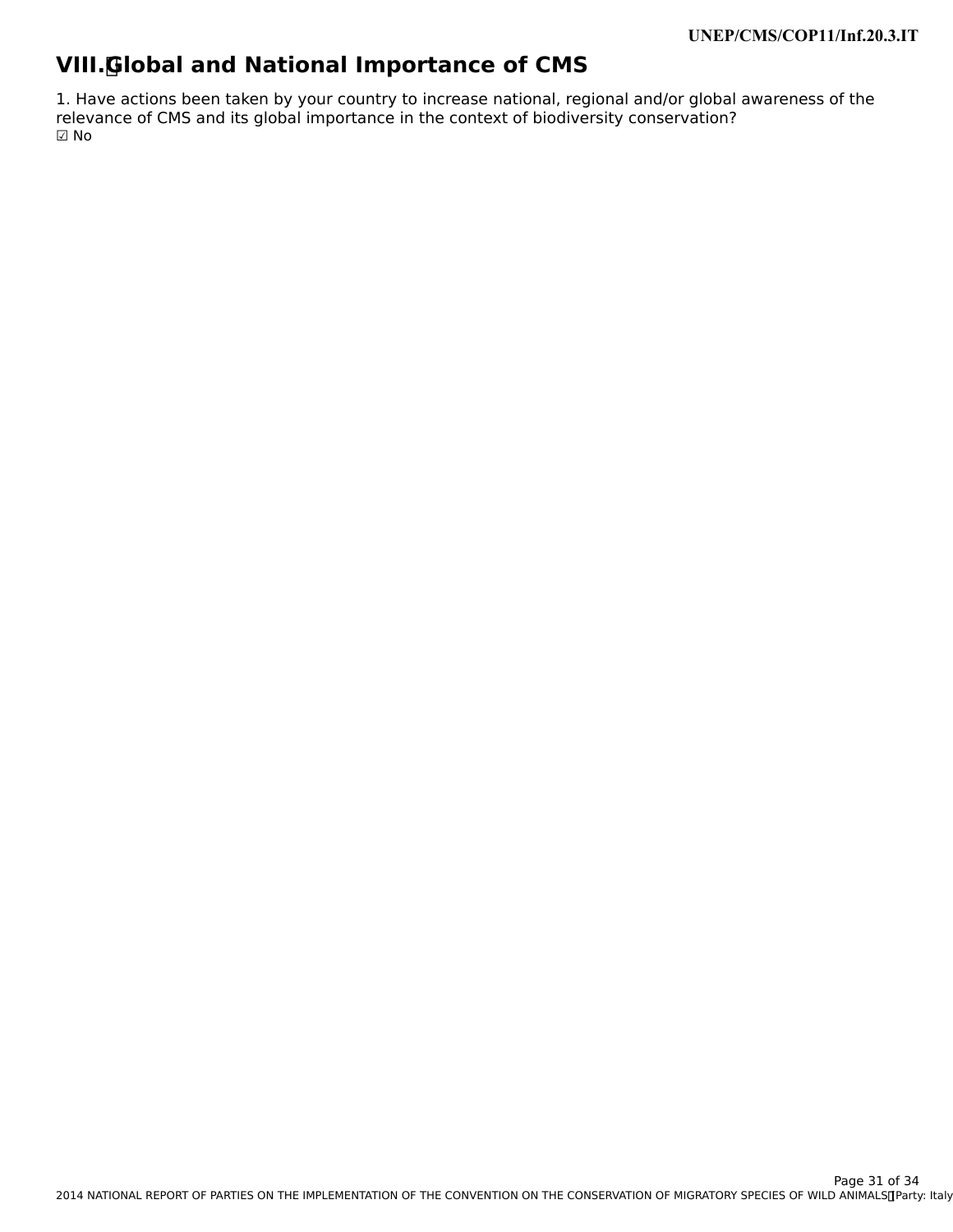# **IX. Mobilization of Resources**

1. Has your country made financial resources available for conservation activities having direct benefits for migratory species in your country? ☑ Yes

If Yes, please provide details (Indicate the migratory species that have benefited from these activities): › Surveys on bats funded by MATTM to University of Naples Federico II, Department of Agricultural Science

2. Has your country made voluntary contributions to the CMS Trust Fund to support requests from developing countries and countries with economies in transition? ☑ No

3. Has your country made other voluntary financial contributions to support conservation activities having in the species of the species of the species of the species of the species of the species of the species of the spe direct benefits for migratory species in other countries (particularly developing countries)? ☑ No

4. Has your country provided technical and/or scientific assistance to developing countries to facilitate initiatives for the benefit of migratory species? ☑ No

5. Has your country received financial assistance/support from the CMS Trust Fund, via the CMS Secretariat, for national conservation activities having direct benefits for migratory species in your secretari<br>country? ☑ No

6. Has your country received financial assistance/support from sources other than the CMS Secretariat for o. Thas your country received imancial assistance/support from sources other than<br>conservation activities having direct benefit for migratory species in your country? ☑ No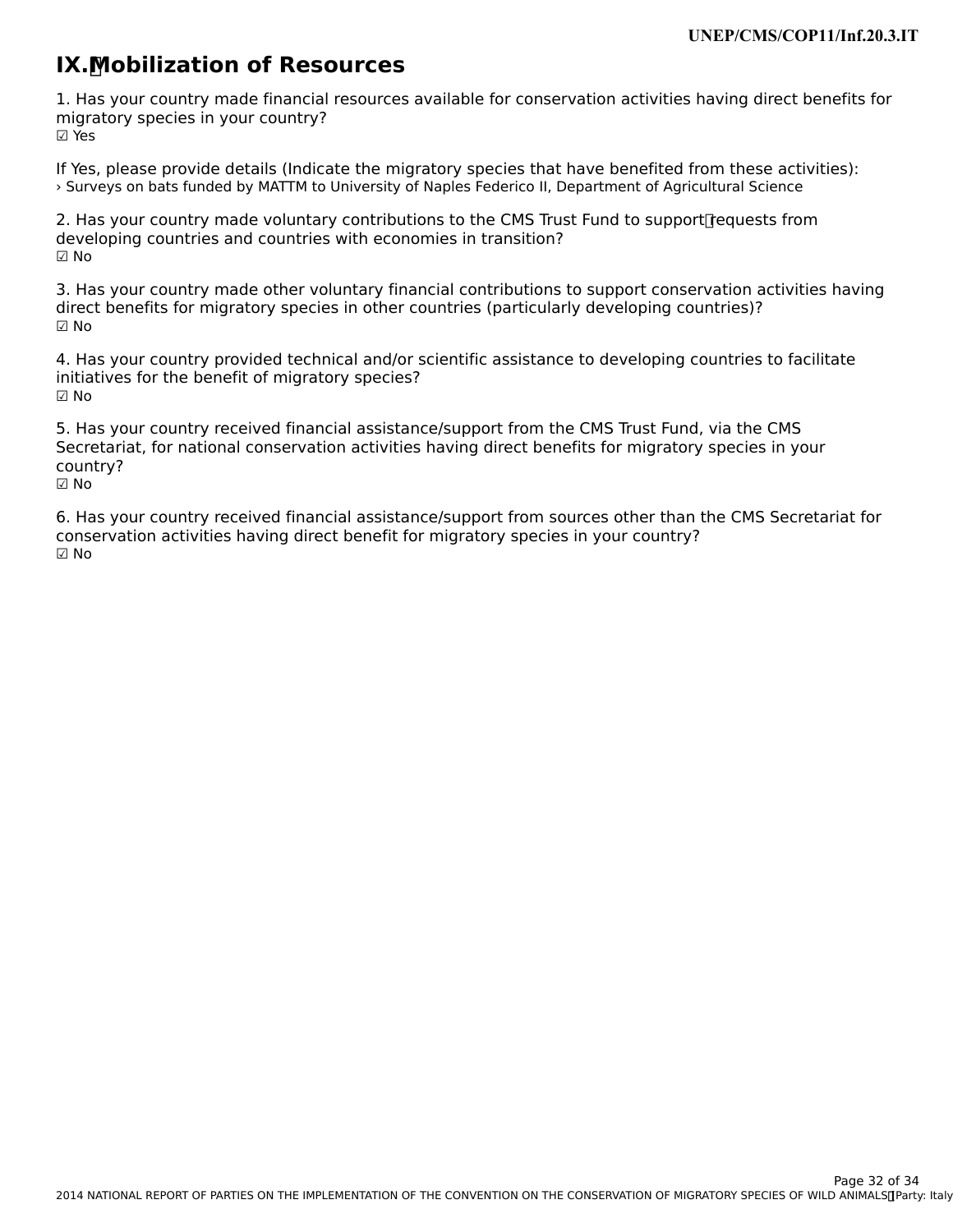## **X. Implementation of COP Resolutions and Recommendations**

**Please provide information about measures undertaken by your country relating to recent Resolutions and Recommendations since the last Report. For your convenience please refer to the list of COP Resolutions and Recommendations listed below:**

#### **Resolutions**

Marine Debris (10.4) › Marine Debris and microplastic project